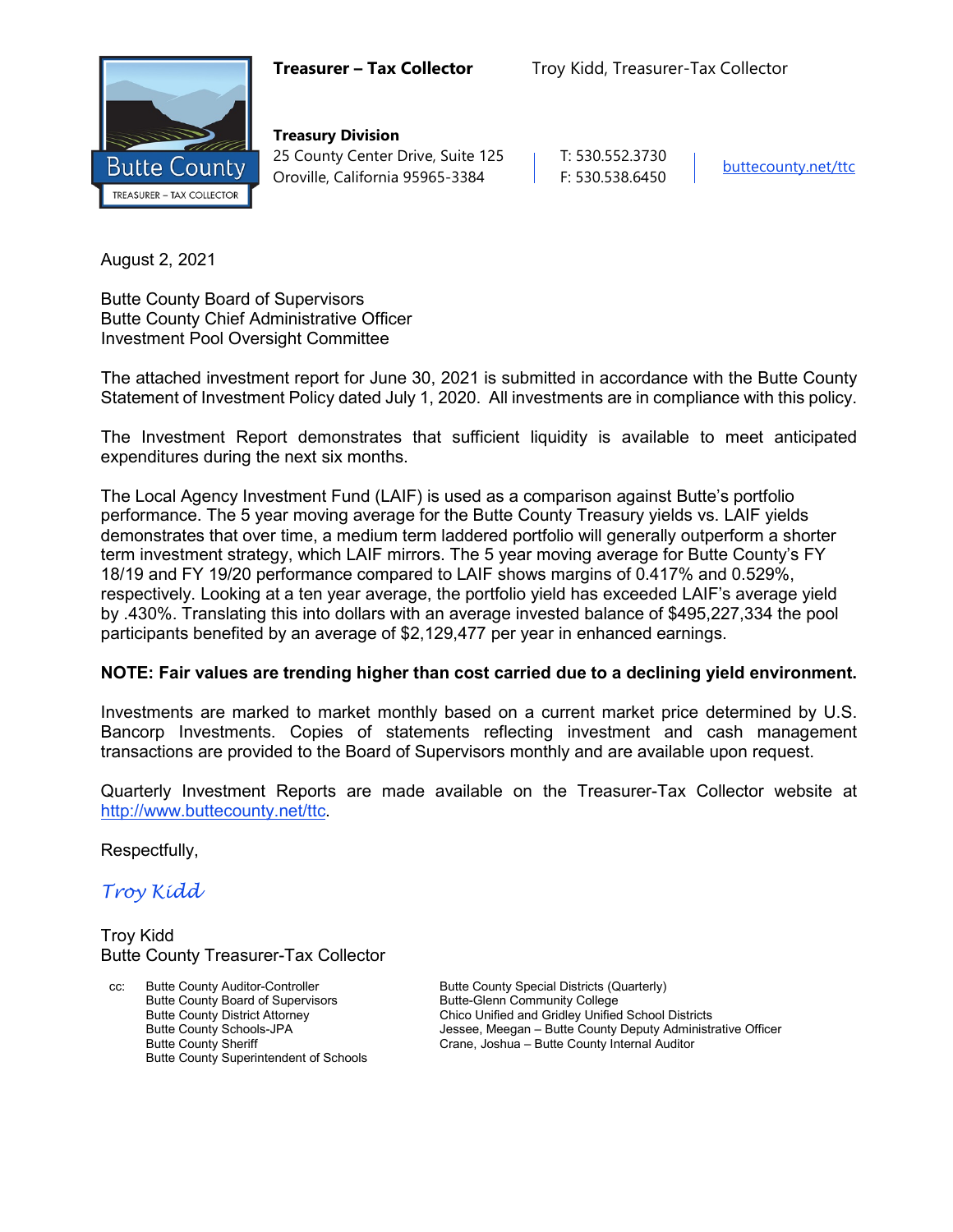

### **BUTTE COUNTY TREASURER'S INVESTMENT REPORT**

|                                | <b>DULLE COULLY FUDIED THEASULY</b><br>Fair Value as of 6/30/21 |                        |                    |
|--------------------------------|-----------------------------------------------------------------|------------------------|--------------------|
| <b>Investment</b>              | <b>Book Value</b>                                               | Fair Value (FV)        | Percentage (FV/CC) |
| LAIF                           | \$<br>295,628,147.58                                            | \$<br>295,652,675.85   | 100.0082970%       |
| CAMP                           | \$<br>10,060.15                                                 | \$<br>10,060.15        | 100.0000000%       |
| Corporate-Supranationals       | \$<br>60,157,048.71                                             | \$<br>60,765,373.60    | 101.0112279%       |
| Negotiable CDs                 | \$<br>7,496,322.44                                              | \$<br>7,503,997.50     | 100.1023843%       |
| <b>Municipal Bonds</b>         | \$<br>156,446,903.45                                            | \$<br>158,163,353.60   | 101.0971455%       |
| <b>Corporate Notes</b>         | \$<br>83,093,818.00                                             | \$<br>84,542,503.06    | 101.7434330%       |
| US Agency                      | \$<br>254,361,374.66                                            | \$<br>255,375,273.16   | 100.3986055%       |
| <b>Treasury Notes</b>          | \$<br>50,387,473.54                                             | \$<br>51,318,640.00    | 101.8480118%       |
| <b>Operating Accounts</b>      | \$<br>21,354,014.59                                             | \$<br>21,354,014.59    | 100.0000000%       |
| School Bonds<br>LAIF           | \$<br>69,838,511.25                                             | \$<br>69,844,305.75    | 100.0082970%       |
| <b>MANAGED PORTFOLIO TOTAL</b> | \$<br>998,773,674.37                                            | \$<br>1,004,530,197.26 | 100.5763591%       |

# **Butte County Pooled Treasury**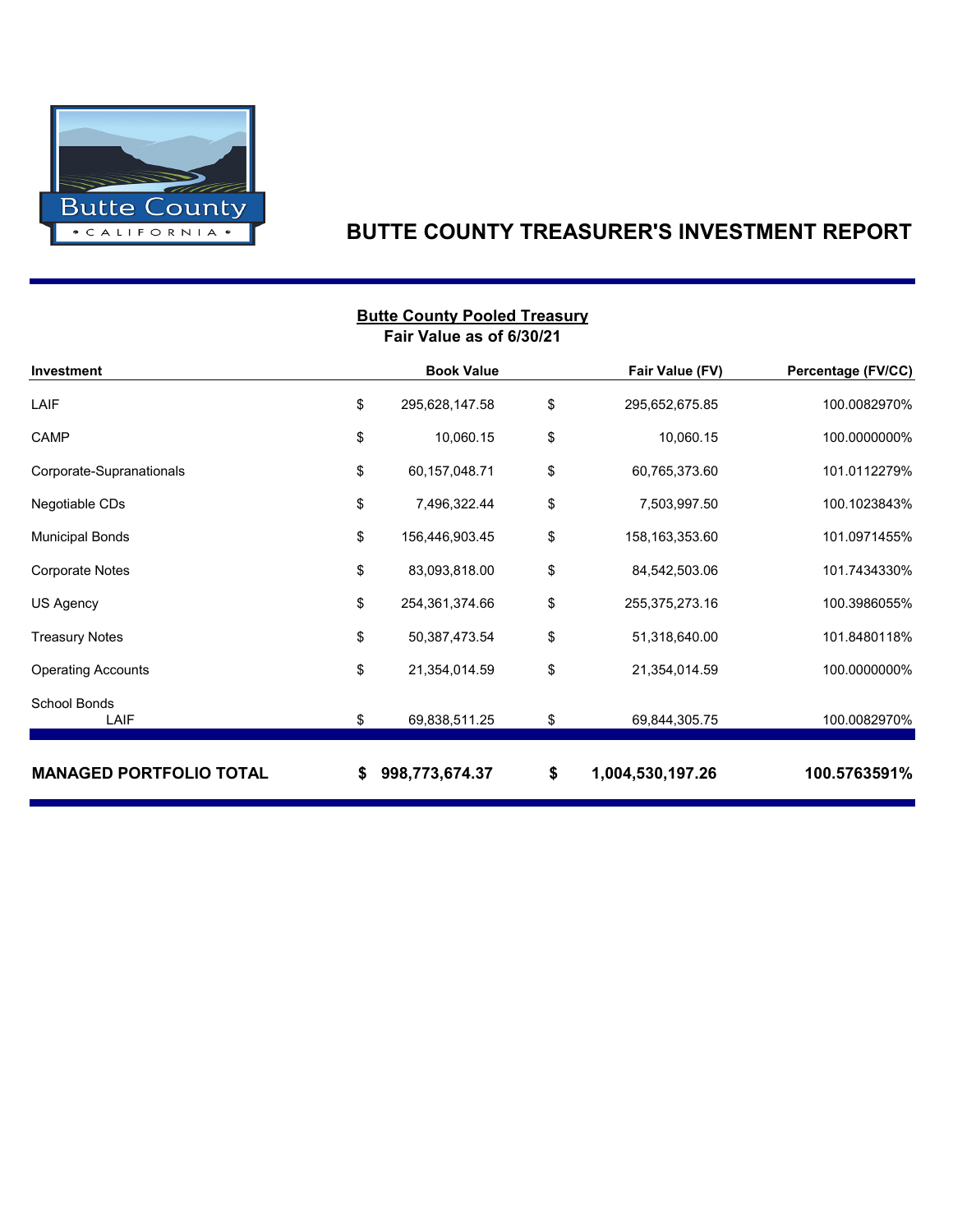

#### **BUTTE COUNTY Treasurer's Investment Report** June 30, 2021

#### **Investment Policy Compliance**

The attached investment report is submitted in accordance with the Butte County Statement of Investment Policy dated July 1, 2020. All investments are in compliance with this policy.

Investments are marked to market monthly based on a current market price determined by U.S. Bancorp Investments. Sufficient liquidity is available to meet anticipated expenditures during the next six months.

| <b>Fund Name</b>           | <b>Face Amount/Shares</b> | <b>Market Value</b> | <b>Book Value</b> | % of Portfolio | YTM @ Cost | Days To Maturity |
|----------------------------|---------------------------|---------------------|-------------------|----------------|------------|------------------|
| <b>CAMP Short Term</b>     | 10,060.15                 | 10,060.15           | 10,060.15         | 0.00           | 0.05       |                  |
| CD Negotiable              | 7,497,000.00              | 7,503,997.50        | 7,496,322.44      | 0.75           | 2.29       | 485              |
| Corporate - Supranationals | 60,150,000.00             | 60,765,373.60       | 60,157,048.71     | 6.02           | 1.62       | 945              |
| <b>Corporate Notes</b>     | 82,347,000.00             | 84,542,503.06       | 83,093,818.00     | 8.32           | 1.64       | 1,115            |
| LAIF                       | 295,628,147.58            | 295,652,675.85      | 295,628,147.58    | 29.60          | 0.26       |                  |
| LAIF / School Bonds        | 69.838,511.25             | 69,844,305.75       | 69,838,511.25     | 6.99           | 0.26       |                  |
| <b>Municipal Bonds</b>     | 153,605,000.00            | 158,163,353.60      | 156,446,903.45    | 15.66          | 1.25       | 1,019            |
| <b>Operating Accounts</b>  | 21,354,014.59             | 21,354,014.59       | 21,354,014.59     | 2.14           | 0.00       |                  |
| US Agency                  | 253,795,000.00            | 255,375,273.16      | 254,361,374.66    | 25.47          | 0.91       | 1,206            |
| US Treasury                | 50,000,000.00             | 51,318,640.00       | 50,387,473.54     | 5.04           | 1.71       | 605              |
| Total / Average            | 994,224,733.57            | 1,004,530,197.26    | 998,773,674.37    | 100.00         | 0.86       | 651              |

## *Troy Kidd*

Troy Kidd, Treasurer - Tax Collector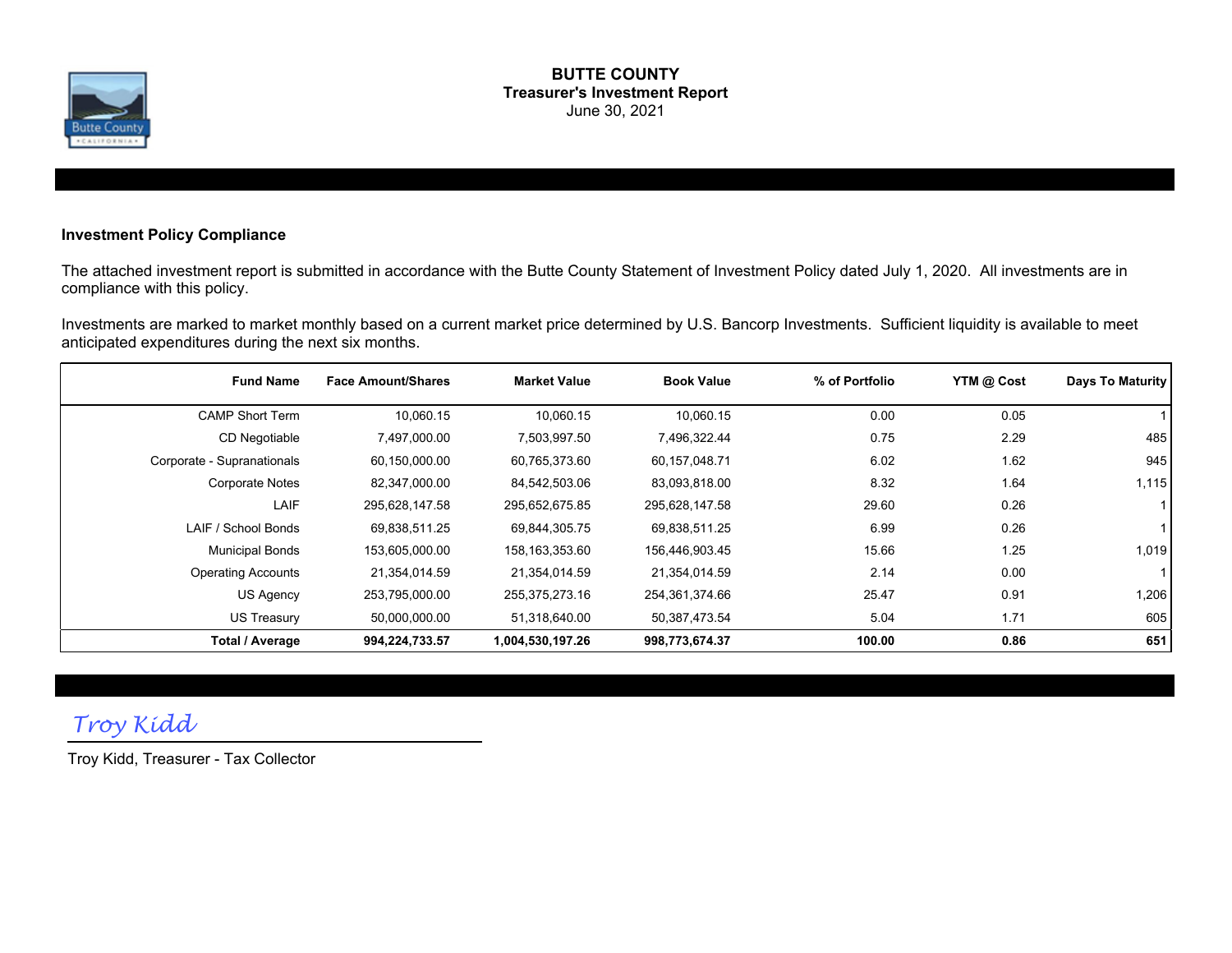

### **School Bond Proceeds School Bond Proceeds Portfolio Holdings by Portfolio Name Butte County**

| <b>Description</b>                                  | Face Amount / | <b>Settlement Date</b> | <b>Cost Value</b> | <b>Market Price</b> | <b>Market Value</b>     | % Portfolio     | <b>Credit Rating</b> | <b>Days To Call/Maturity</b> |
|-----------------------------------------------------|---------------|------------------------|-------------------|---------------------|-------------------------|-----------------|----------------------|------------------------------|
| <b>CUSIP</b>                                        | <b>Shares</b> | YTM @ Cost             | <b>Book Value</b> | YTM @ Market        | <b>Accrued Interest</b> | Unre. Gain/Loss | <b>Credit Rating</b> | <b>Duration To Maturity</b>  |
| USD Butte - Glenn 2016A GO Bond                     |               |                        |                   |                     |                         |                 |                      |                              |
| LAIF 4001 Butte CC LGIP                             |               | 4/6/2017               | 1,137,277.34      | 100.01              | 1,137,371.70            | 1.63%           | <b>NR</b>            | 1                            |
| <b>LAIF4001</b>                                     | 1,137,277.34  | 0.26                   | 1,137,277.34      | 0.26                |                         | 94.36           | <b>NR</b>            | 0                            |
|                                                     |               |                        | 1,137,277.34      |                     | 1,137,371.70            | 1.63%           |                      | 1                            |
| Sub Total USD Butte - Glenn 2016A GO<br><b>Bond</b> | 1,137,277.34  | 0.26                   | 1,137,277.34      | 0.26                |                         | 94.36           |                      | 0                            |
| USD Butte-Glenn 2016B Go Bond                       |               |                        |                   |                     |                         |                 |                      |                              |
| LAIF 4001 Butte CC LGIP                             |               | 8/12/2019              | 39,120,136.98     | 100.01              | 39,123,382.78           | 56.02%          | <b>NR</b>            | $\mathbf{1}$                 |
| <b>LAIF4001</b>                                     | 39,120,136.98 | 0.26                   | 39,120,136.98     | 0.26                |                         | 3,245.80        | <b>NR</b>            | 0                            |
|                                                     |               |                        | 39,120,136.98     |                     | 39,123,382.78           | 56.02%          |                      | 1                            |
| Sub Total USD Butte-Glenn 2016B Go<br><b>Bond</b>   | 39,120,136.98 | 0.26                   | 39,120,136.98     | 0.26                |                         | 3,245.80        |                      | 0                            |
| USD Chico 2012A GO Bond                             |               |                        |                   |                     |                         |                 |                      |                              |
| LAIF 4006 Chico USD LGIP                            |               | 5/30/2013              | 134,930.55        | 100.01              | 134,941.75              | 0.19%           | <b>NR</b>            | $\mathbf{1}$                 |
| <b>LAIF4006</b>                                     | 134,930.55    | 0.26                   | 134,930.55        | 0.26                |                         | 11.20           | <b>NR</b>            | 0                            |
|                                                     |               |                        | 134,930.55        |                     | 134,941.75              | 0.19%           |                      | 1                            |
| Sub Total USD Chico 2012A GO Bond                   | 134,930.55    | 0.26                   | 134,930.55        | 0.26                |                         | 11.20           |                      | 0                            |
| USD Chico 2016B Go Bond                             |               |                        |                   |                     |                         |                 |                      |                              |
| LAIF 4006 Chico USD LGIP                            |               | 7/25/2019              | 6,990,794.20      | 100.01              | 6,991,374.23            | 10.01%          | <b>NR</b>            | $\mathbf{1}$                 |
| <b>LAIF4006</b>                                     | 6,990,794.20  | 0.26                   | 6,990,794.20      | 0.26                |                         | 580.03          | <b>NR</b>            | $\pmb{0}$                    |
|                                                     |               |                        | 6,990,794.20      |                     | 6,991,374.23            | 10.01%          |                      | 1                            |
| Sub Total USD Chico 2016B Go Bond                   | 6,990,794.20  | 0.26                   | 6,990,794.20      | 0.26                |                         | 580.03          |                      | 0                            |
| USD Durham 2019 A Bond                              |               |                        |                   |                     |                         |                 |                      |                              |
| LAIF 4007 Butte Office of Education LGIP            |               | 6/13/2019              | 1,920,383.61      | 100.01              | 1,920,542.94            | 2.75%           | <b>NR</b>            | $\mathbf{1}$                 |
| <b>LAIF4007</b>                                     | 1,920,383.61  | 0.26                   | 1,920,383.61      | 0.26                |                         | 159.33          | <b>NR</b>            | 0                            |
|                                                     |               |                        | 1,920,383.61      |                     | 1,920,542.94            | 2.75%           |                      | 1                            |
| Sub Total USD Durham 2019 A Bond                    | 1,920,383.61  | 0.26                   | 1,920,383.61      | 0.26                |                         | 159.33          |                      | 0                            |
| USD Durham 2021 Series B Bond                       |               |                        |                   |                     |                         |                 |                      |                              |
| LAIF 4007 Butte Office of Education LGIP            |               | 1/20/2021              | 8,862,506.08      | 100.01              | 8,863,241.40            | 12.69%          | <b>NR</b>            | $\mathbf{1}$                 |
| <b>LAIF4007</b>                                     | 8,862,506.08  | 0.26                   | 8,862,506.08      | 0.26                |                         | 735.32          | <b>NR</b>            | 0                            |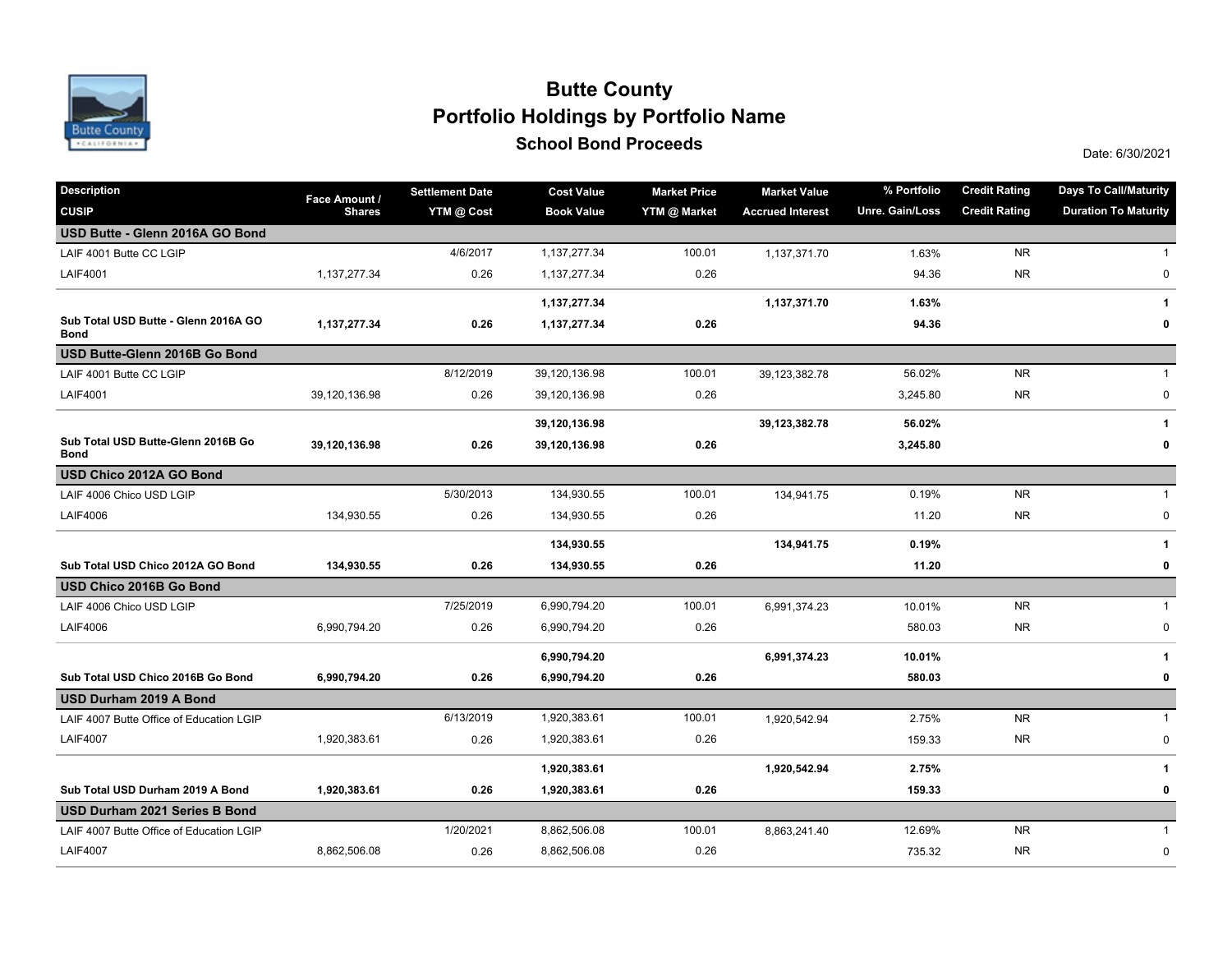

### **School Bond Proceeds School Bond Proceeds Portfolio Holdings by Portfolio Name Butte County**

| <b>Description</b>                                  | Face Amount / | <b>Settlement Date</b> | <b>Cost Value</b> | <b>Market Price</b> | <b>Market Value</b>     | % Portfolio     | <b>Credit Rating</b> | <b>Days To Call/Maturity</b> |
|-----------------------------------------------------|---------------|------------------------|-------------------|---------------------|-------------------------|-----------------|----------------------|------------------------------|
| <b>CUSIP</b>                                        | <b>Shares</b> | YTM @ Cost             | <b>Book Value</b> | YTM @ Market        | <b>Accrued Interest</b> | Unre. Gain/Loss | <b>Credit Rating</b> | <b>Duration To Maturity</b>  |
|                                                     |               |                        | 8,862,506.08      |                     | 8,863,241.40            | 12.69%          |                      |                              |
| Sub Total USD Durham 2021 Series B<br><b>Bond</b>   | 8,862,506.08  | 0.26                   | 8,862,506.08      | 0.26                |                         | 735.32          |                      | 0                            |
| USD Paradise 2021 Series A Bond                     |               |                        |                   |                     |                         |                 |                      |                              |
| LAIF 4003 Paradise USD LGIP                         |               | 2/3/2021               | 9,846,682.57      | 100.01              | 9,847,499.55            | 14.1%           | <b>NR</b>            |                              |
| LAIF4003                                            | 9,846,682.57  | 0.26                   | 9,846,682.57      | 0.26                |                         | 816.98          | <b>NR</b>            | 0                            |
|                                                     |               |                        | 9,846,682.57      |                     | 9,847,499.55            | 14.1%           |                      | -1                           |
| Sub Total USD Paradise 2021 Series A<br><b>Bond</b> | 9,846,682.57  | 0.26                   | 9,846,682.57      | 0.26                |                         | 816.98          |                      | 0                            |
| <b>USD Thermalito 2018A Bond</b>                    |               |                        |                   |                     |                         |                 |                      |                              |
| LAIF 4007 Butte Office of Education LGIP            |               | 2/26/2019              | 104,908.00        | 100.01              | 104,916.70              | 0.15%           | <b>NR</b>            |                              |
| <b>LAIF4007</b>                                     | 104,908.00    | 0.26                   | 104,908.00        | 0.26                |                         | 8.70            | <b>NR</b>            | $\mathbf 0$                  |
|                                                     |               |                        | 104,908.00        |                     | 104,916.70              | 0.15%           |                      | 1                            |
| Sub Total USD Thermalito 2018A Bond                 | 104,908.00    | 0.26                   | 104,908.00        | 0.26                |                         | 8.70            |                      | 0                            |
| <b>USD Thermalito 2018B Bond</b>                    |               |                        |                   |                     |                         |                 |                      |                              |
| LAIF 4007 Butte Office of Education LGIP            |               | 11/3/2020              | 1,720,891.92      | 100.01              | 1,721,034.70            | 2.46%           | <b>NR</b>            |                              |
| <b>LAIF4007</b>                                     | 1,720,891.92  | 0.26                   | 1,720,891.92      | 0.26                |                         | 142.78          | <b>NR</b>            | 0                            |
|                                                     |               |                        | 1,720,891.92      |                     | 1,721,034.70            | 2.46%           |                      |                              |
| Sub Total USD Thermalito 2018B Bond                 | 1,720,891.92  | 0.26                   | 1,720,891.92      | 0.26                |                         | 142.78          |                      | 0                            |
|                                                     |               |                        | 69,838,511.25     |                     | 69,844,305.75           | 100.00%         |                      | 1                            |
| <b>TOTAL PORTFOLIO</b>                              | 69,838,511.25 | 0.26                   | 69,838,511.25     | 0.26                |                         | 5,794.50        |                      | 0                            |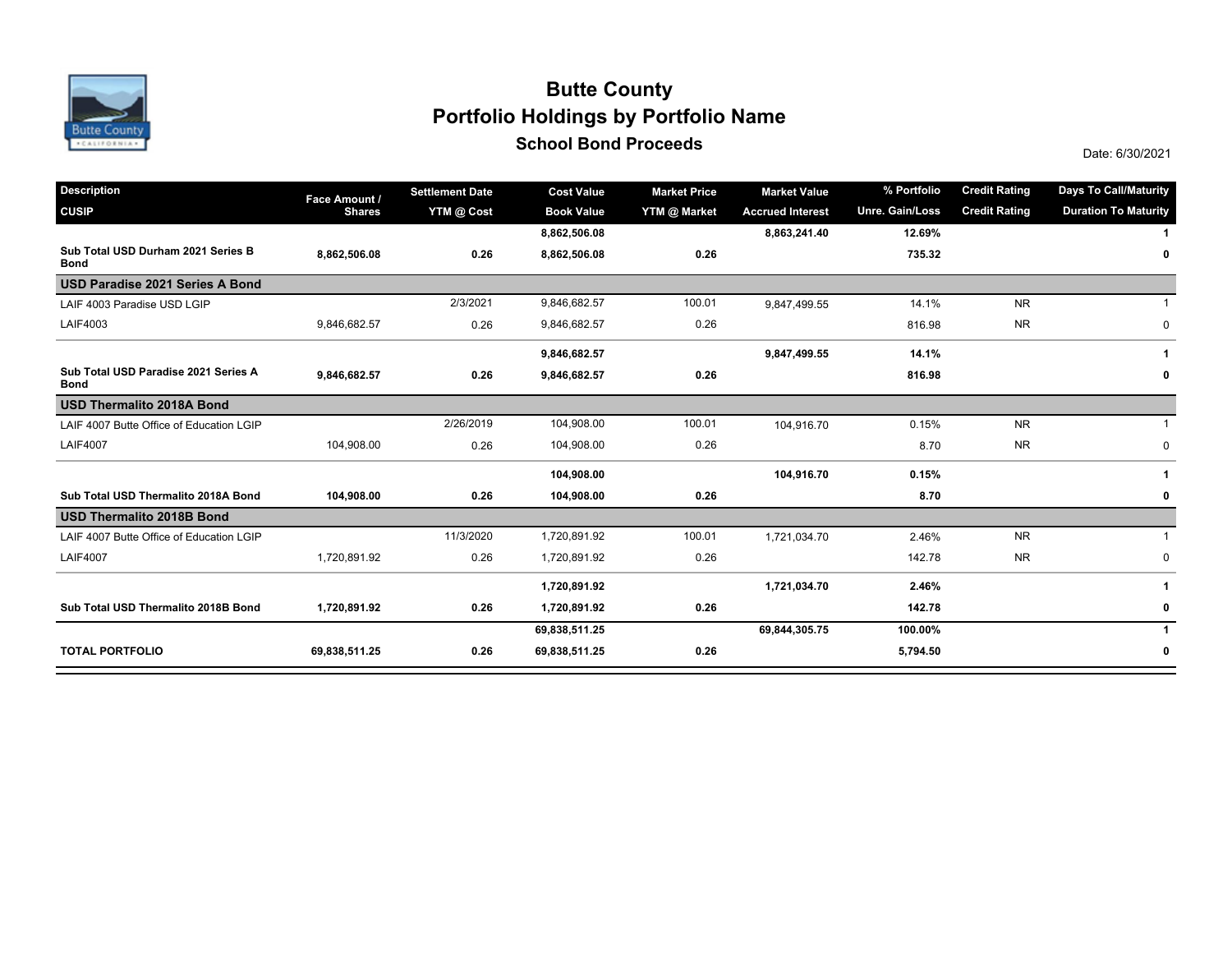

### Begin Date: 6/30/2020, End Date: 6/30/2021 **Actively Managed Portfolio Distribution by Main Fund - Market Value Butte County**

| <b>Main Fund Allocation</b>        |                                                                                                                                                                            |                             |                                    |                                                                                                                                                                             |  |  |  |  |  |
|------------------------------------|----------------------------------------------------------------------------------------------------------------------------------------------------------------------------|-----------------------------|------------------------------------|-----------------------------------------------------------------------------------------------------------------------------------------------------------------------------|--|--|--|--|--|
| <b>Main Fund</b>                   | <b>Market Value</b><br>6/30/2020                                                                                                                                           | % of Portfolio<br>6/30/2020 | <b>Market Value</b><br>6/30/2021   | % of Portfolio<br>6/30/2021                                                                                                                                                 |  |  |  |  |  |
| <b>CAMP Short Term</b>             | 376,840.02                                                                                                                                                                 | 0.06                        | 10,060.15                          | 0.00                                                                                                                                                                        |  |  |  |  |  |
| CD Negotiable                      | 10,266,772.76                                                                                                                                                              | 1.64                        | 7,503,997.50                       | 0.82                                                                                                                                                                        |  |  |  |  |  |
| Corporate - Supranationals         | 61,961,889.60                                                                                                                                                              | 9.92                        | 60,765,373.60                      | 6.65                                                                                                                                                                        |  |  |  |  |  |
| <b>Corporate Notes</b>             | 55,310,784.34                                                                                                                                                              | 8.86                        | 84,542,503.06                      | 9.26                                                                                                                                                                        |  |  |  |  |  |
| LAIF                               | 172,812,138.84                                                                                                                                                             | 27.67                       | 295,652,675.85                     | 32.37                                                                                                                                                                       |  |  |  |  |  |
| <b>Municipal Bonds</b>             | 108,125,827.20                                                                                                                                                             | 17.31                       | 158, 163, 353.60                   | 17.32                                                                                                                                                                       |  |  |  |  |  |
| <b>US Agency</b>                   | 163,945,602.50                                                                                                                                                             | 26.25                       | 255,375,273.16                     | 27.96                                                                                                                                                                       |  |  |  |  |  |
| <b>US Treasury</b>                 | 51,680,855.00                                                                                                                                                              | 8.28                        | 51,318,640.00                      | 5.62                                                                                                                                                                        |  |  |  |  |  |
| <b>Total / Average</b>             | 624,480,710.26                                                                                                                                                             | 100.00                      | 913,331,876.92                     | 100.00                                                                                                                                                                      |  |  |  |  |  |
| Portfolio Holdings as of 6/30/2020 |                                                                                                                                                                            |                             | Portfolio Holdings as of 6/30/2021 |                                                                                                                                                                             |  |  |  |  |  |
|                                    | 0.06%-CAMP ShortTer<br>1.64%-CD Negotiable<br>9.92%-Corporate - Su<br>8.86%-Corporate Note<br>27.67%-LAIF<br>17.31%-Municipal Bon<br>26.25%-US Agency<br>8.28%-US Treasury |                             |                                    | 0 0%-CAMP Short Term<br>0.82%-CD Negotiable<br>6.65%-Corporate - Su<br>9.26%-Corporate Note<br>32.37%-LAIF<br>17.32%-Municipal Bon<br>27.96%-US Agency<br>5.62%-US Treasury |  |  |  |  |  |

Market Value Source: US Bank Safekeeping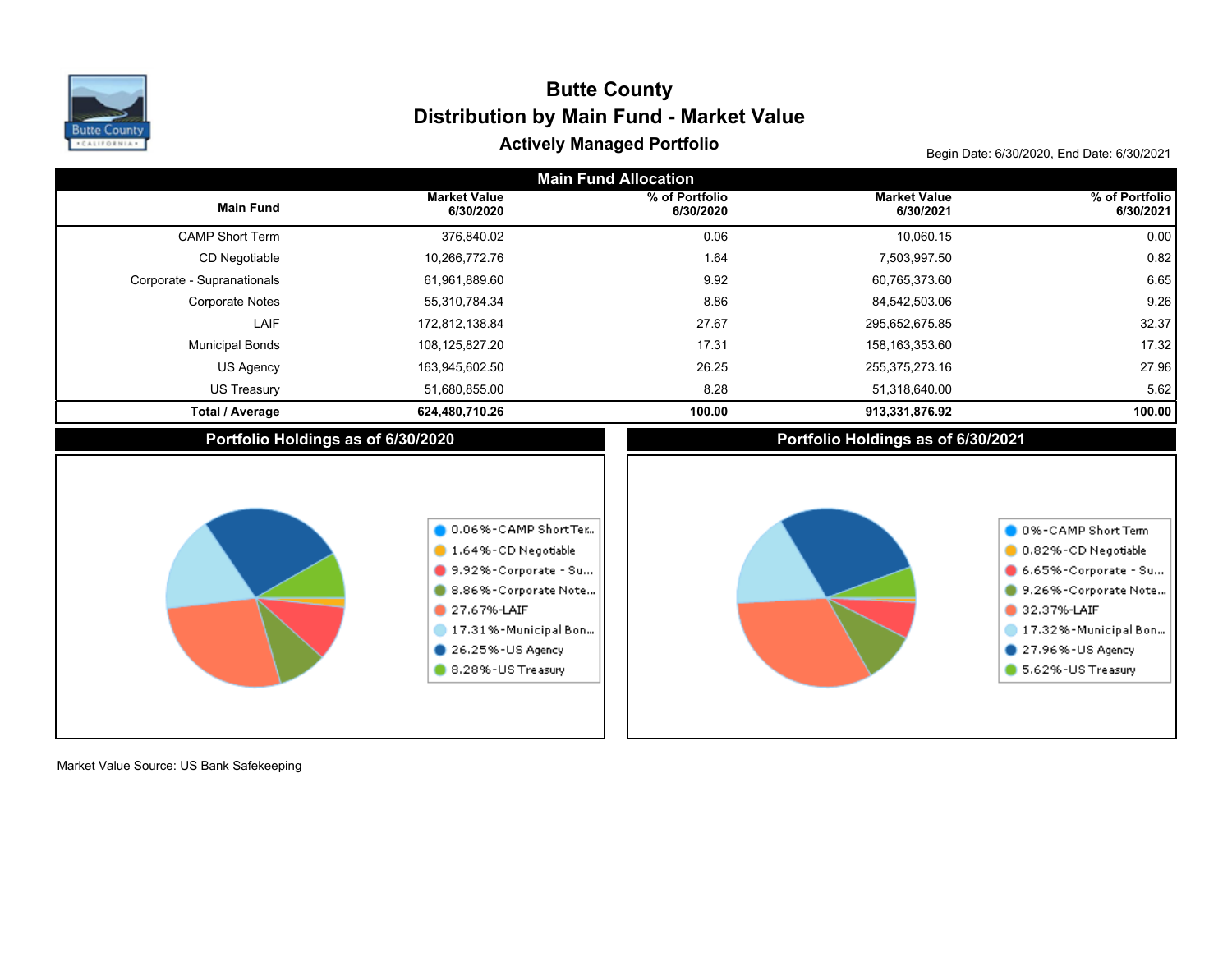

### Begin Date: 6/30/2020, End Date: 6/30/2021 **Actively Managed Portfolio Distribution by Maturity Range - Market Value Butte County**

| <b>Maturity Range Allocation</b>   |                                                                                                                                                                                     |                             |                                    |                                                                                                                                                                             |  |  |  |  |  |  |
|------------------------------------|-------------------------------------------------------------------------------------------------------------------------------------------------------------------------------------|-----------------------------|------------------------------------|-----------------------------------------------------------------------------------------------------------------------------------------------------------------------------|--|--|--|--|--|--|
| <b>Maturity Range</b>              | <b>Market Value</b><br>6/30/2020                                                                                                                                                    | % of Portfolio<br>6/30/2020 | <b>Market Value</b><br>6/30/2021   | % of Portfolio<br>6/30/2021                                                                                                                                                 |  |  |  |  |  |  |
| 0-1 Month                          | 176,188,978.86                                                                                                                                                                      | 28.21                       | 306,423,061.00                     | 33.55                                                                                                                                                                       |  |  |  |  |  |  |
| 1-3 Months                         | 16,244,109.50                                                                                                                                                                       | 2.60                        | 11,828,751.75                      | 1.30                                                                                                                                                                        |  |  |  |  |  |  |
| 3-6 Months                         | 10,542,900.00                                                                                                                                                                       | 1.69                        | 5,269,805.00                       | 0.58                                                                                                                                                                        |  |  |  |  |  |  |
| 6-9 Months                         | 10,593,202.32                                                                                                                                                                       | 1.70                        | 17, 141, 225.50                    | 1.88                                                                                                                                                                        |  |  |  |  |  |  |
| 9-12 Months                        | 25,985,250.44                                                                                                                                                                       | 4.16                        | 16,202,921.95                      | 1.77                                                                                                                                                                        |  |  |  |  |  |  |
| 1-2 Years                          | 61,928,395.20                                                                                                                                                                       | 9.92                        | 101,495,276.15                     | 11.11                                                                                                                                                                       |  |  |  |  |  |  |
| 2-3 Years                          | 99,457,651.50                                                                                                                                                                       | 15.93                       | 139,278,730.81                     | 15.25                                                                                                                                                                       |  |  |  |  |  |  |
| 3-4 Years                          | 118,683,259.14                                                                                                                                                                      | 19.01                       | 139,783,041.51                     | 15.30                                                                                                                                                                       |  |  |  |  |  |  |
| 4-5 Years                          | 104,856,963.30                                                                                                                                                                      | 16.79                       | 175,909,063.25                     | 19.26                                                                                                                                                                       |  |  |  |  |  |  |
| <b>Total / Average</b>             | 624,480,710.26                                                                                                                                                                      | 100.00                      | 913,331,876.92                     | 100.00                                                                                                                                                                      |  |  |  |  |  |  |
| Portfolio Holdings as of 6/30/2020 |                                                                                                                                                                                     |                             | Portfolio Holdings as of 6/30/2021 |                                                                                                                                                                             |  |  |  |  |  |  |
|                                    | $28.21\% - 0 - 1$ M<br>$2.6\% - 1 - 3$ M<br>$0.69\% - 3 - 6$ M<br>$0.17% - 6 - 9M$<br>$4.16% - 9-12M$<br>9.92%-1-2Y<br>$\bullet$ 15.93%-2-3 Y<br>$19.01\% - 3 - 4$ Y<br>16.79%-4-5Y |                             |                                    | $\bullet$ 33.55%-0-1 M<br>$1.3\% - 1 - 3M$<br>$0.58\% - 3 - 6M$<br>$0.88\% - 6 - 9 M$<br>$1.77% - 9 - 12M$<br>11.11%-1-2Y<br>15.25%-2-3Y<br>$15.3% - 3 - 4V$<br>19.26%-4-5Y |  |  |  |  |  |  |

Market Value Source: US Bank Safekeeping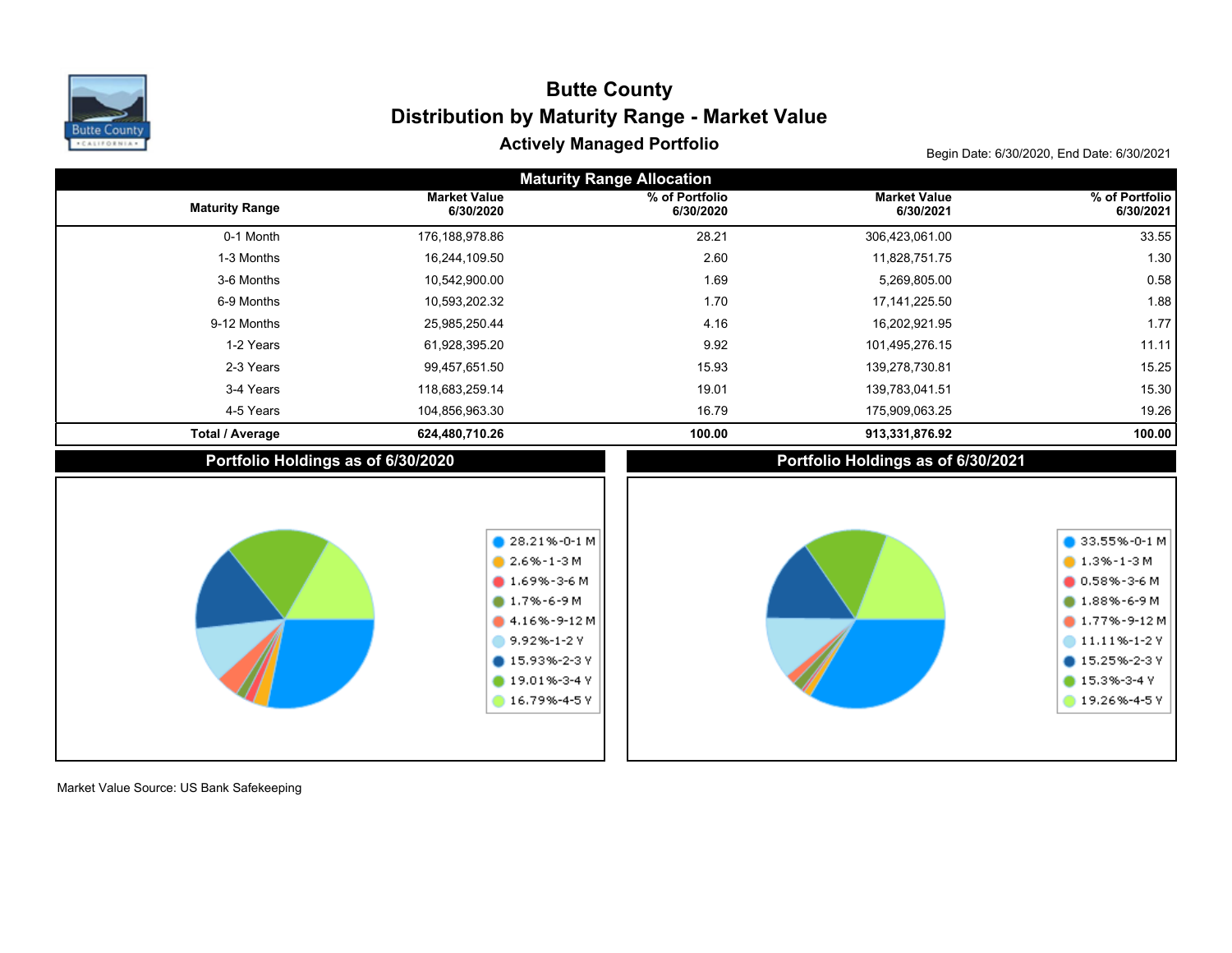

#### **BUTTE COUNTY**

#### **Treasurer's Investment Report Fixed Portfolio Holdings Detail June 30, 2021**

| <b>CUSIP/Ticker</b><br><b>CD Negotiable</b> | <b>Description</b>                         | <b>Credit Rating 1</b> |                     |            |            |       | Credit Rating 2 Settlement Date Maturity Date YTM @ Cost Face Amount/Shares | <b>Market Value</b> | <b>Book Value</b> |
|---------------------------------------------|--------------------------------------------|------------------------|---------------------|------------|------------|-------|-----------------------------------------------------------------------------|---------------------|-------------------|
| 58403B4S2                                   | Medallion Bank UT 1.4 7/25/2021            | NR.                    | <b>FDIC Insured</b> | 7/28/2016  | 7/25/2021  | 1.400 | 250,000.00                                                                  | 250,000.00          | 250,000.00        |
| 88413QBN7                                   | Third Federal Savings OH 2 7/28/2021       | <b>NR</b>              | <b>FDIC Insured</b> | 7/28/2017  | 7/28/2021  | 2.000 | 250,000.00                                                                  | 250,000.00          | 250,000.00        |
| 95960NJN8                                   | Western State Bank ND 1.4 7/29/2021        | NR.                    | <b>FDIC Insured</b> | 7/29/2016  | 7/29/2021  | 1.400 | 250,000.00                                                                  | 250,000.00          | 250,000.00        |
| 74267GVM6                                   | Private Bank & Trust IL 1.5 8/30/2021      | NR.                    | FDIC Insured        | 8/30/2016  | 8/30/2021  | 1.500 | 250,000.00                                                                  | 250,864.50          | 250,000.00        |
| 08173QBR6                                   | Beneficial Mutual Savings PA 1.5 9/13/2021 | NR.                    | FDIC Insured        | 9/16/2016  | 9/13/2021  | 1.500 | 250,000.00                                                                  | 250,000.00          | 250,000.00        |
| 87165FNC4                                   | Synchrony Bank UT 1.7 10/21/2021           | NR.                    | FDIC Insured        | 10/21/2016 | 10/21/2021 | 1.700 | 250,000.00                                                                  | 250,000.00          | 250,000.00        |
| 084601GS6                                   | Berkshire Bank MA 2.2 12/30/2021           | NR.                    | <b>FDIC Insured</b> | 12/30/2016 | 12/30/2021 | 2.200 | 250,000.00                                                                  | 250,000.00          | 250,000.00        |
| 940727AH3                                   | Washington First Bank MD 2.05 2/23/2022    | NR.                    | <b>FDIC Insured</b> | 2/23/2017  | 2/23/2022  | 2.050 | 250,000.00                                                                  | 250,000.00          | 250,000.00        |
| 25665QAV7                                   | Dollar Bank PA 2.05 3/8/2022               | NR.                    | FDIC Insured        | 3/8/2017   | 3/8/2022   | 2.050 | 250,000.00                                                                  | 250,000.00          | 250,000.00        |
| 98878BQS0                                   | ZBNA UT 2 4/1/2022                         | N <sub>R</sub>         | FDIC Insured        | 4/3/2017   | 4/1/2022   | 2.102 | 250,000.00                                                                  | 250,000.00          | 249,759.87        |
| 58740XZB9                                   | Mercantile Bank MI 2.1 5/10/2022           | NR.                    | <b>FDIC Insured</b> | 5/10/2017  | 5/10/2022  | 2.100 | 250,000.00                                                                  | 250,000.00          | 250,000.00        |
| 92834CCD2                                   | Visionbank IA 2.15 5/31/2022               | NR.                    | <b>FDIC Insured</b> | 11/28/2017 | 5/31/2022  | 2.150 | 250,000.00                                                                  | 250,000.00          | 250,000.00        |
| 33847E2K2                                   | Flagstar Bank FSB 2.45 6/13/2022           | NR.                    | FDIC Insured        | 6/12/2019  | 6/13/2022  | 2.450 | 250,000.00                                                                  | 256,133.00          | 250,000.00        |
| 06740KKD8                                   | Barclays Bank DE 2.2 7/12/2022             | N <sub>R</sub>         | <b>FDIC Insured</b> | 7/12/2017  | 7/12/2022  | 2.200 | 250.000.00                                                                  | 250.000.00          | 250.000.00        |
| 87270LAJ2                                   | TIAA First Savings Bank FL 2.2 8/16/2022   | NR.                    | <b>FDIC</b> Insured | 8/16/2017  | 8/16/2022  | 2.200 | 250,000.00                                                                  | 250,000.00          | 250,000.00        |
| 319141HG5                                   | First Bank IL 2.2 8/16/2022                | <b>NR</b>              | <b>FDIC Insured</b> | 8/16/2017  | 8/16/2022  | 2.200 | 250,000.00                                                                  | 250,000.00          | 250,000.00        |
| 33610RRF2                                   | First Premier Bank SD 2 9/15/2022          | N <sub>R</sub>         | <b>FDIC</b> Insured | 9/15/2017  | 9/15/2022  | 2.000 | 250,000.00                                                                  | 250,000.00          | 250,000.00        |
| 66612ABX5                                   | Northfield Bank NY 2.15 10/25/2022         | <b>NR</b>              | FDIC Insured        | 10/25/2017 | 10/25/2022 | 2.203 | 250,000.00                                                                  | 250,000.00          | 249,812.43        |
| 58733AET2                                   | Mercantil Commerce Bank 2.65 12/29/2022    | <b>NR</b>              | FDIC Insured        | 12/29/2017 | 12/29/2022 | 2.650 | 250,000.00                                                                  | 250,000.00          | 250,000.00        |
| 61747MF63                                   | Morgan Stanley Bank UT 2.65 1/11/2023      | <b>NR</b>              | FDIC Insured        | 1/11/2018  | 1/11/2023  | 2.650 | 250,000.00                                                                  | 250,000.00          | 250,000.00        |
| 080515CM9                                   | Belmont Springs MA 2.8 3/14/2023           | <b>NR</b>              | <b>FDIC Insured</b> | 3/14/2018  | 3/14/2023  | 2.854 | 250,000.00                                                                  | 250,000.00          | 249,750.14        |
| 17312QJ26                                   | Citibank National SD 2.9 4/11/2023         | NR.                    | <b>FDIC Insured</b> | 4/11/2018  | 4/11/2023  | 2.900 | 250,000.00                                                                  | 250,000.00          | 250,000.00        |
| 50116CCA5                                   | Kansas State Bank KS 3.25 7/27/2023        | NR.                    | FDIC Insured        | 7/27/2018  | 7/27/2023  | 3.250 | 250,000.00                                                                  | 250,000.00          | 250,000.00        |
| 38148PW94                                   | Goldman Sachs 3.35 9/26/2023               | NR.                    | FDIC Insured        | 9/26/2018  | 9/26/2023  | 3.350 | 250,000.00                                                                  | 250,000.00          | 250,000.00        |
| 635573AK4                                   | National Cooperative Bank 3.45 10/30/2023  | NR.                    | <b>FDIC Insured</b> | 10/30/2018 | 10/30/2023 | 3.450 | 250,000.00                                                                  | 250,000.00          | 250,000.00        |
| 61760AUJ6                                   | Morgan Stanley Bank NY 3.15 1/17/2024      | NR.                    | <b>FDIC Insured</b> | 1/17/2019  | 1/17/2024  | 3.150 | 250,000.00                                                                  | 250,000.00          | 250,000.00        |
| 7954502D6                                   | Sallie Mae 2.75 4/10/2024                  | NR.                    | <b>FDIC Insured</b> | 4/10/2019  | 4/10/2024  | 2.750 | 250,000.00                                                                  | 250,000.00          | 250,000.00        |
| 29367RKT2                                   | Enterprise Bank/PA 2.6 5/16/2024           | N <sub>R</sub>         | FDIC Insured        | 5/16/2019  | 5/16/2024  | 2.600 | 250,000.00                                                                  | 250,000.00          | 250,000.00        |
| 75472RAE1                                   | Raymond James2 8/23/2024                   | NR.                    | <b>FDIC Insured</b> | 8/23/2019  | 8/23/2024  | 2.000 | 250,000.00                                                                  | 250,000.00          | 250,000.00        |
| 46256YBC2                                   | lowa State Bank 1.8 10/16/2024             | N <sub>R</sub>         | <b>FDIC Insured</b> | 10/16/2019 | 10/16/2024 | 1.800 | 247,000.00                                                                  | 247,000.00          | 247,000.00        |
|                                             | <b>CD Negotiable</b>                       |                        |                     |            |            | 2.294 | 7,497,000.00                                                                | 7,503,997.50        | 7,496,322.44      |
| <b>Corporate - Supranationals</b>           |                                            |                        |                     |            |            |       |                                                                             |                     |                   |
| 459058GH0                                   | IADB Supranational2.75 7/23/2021           | Moodys-Aaa             | S&P-AAA             | 7/25/2018  | 7/23/2021  | 2.832 | 5,000,000.00                                                                | 5,008,270.00        | 4,998,046.38      |
| 459058FP3                                   | IADB Supranational 1.376 9/20/2021         | Moodys-Aaa             | S&P-AAA             | 5/19/2017  | 9/20/2021  | 1.900 | 5,150,000.00                                                                | 5,165,058.60        | 5,137,101.58      |
| 459058FY4                                   | IADB Supranational 2 1/26/2022             | Moodys-Aaa             | S&P-AAA             | 3/10/2017  | 1/26/2022  | 2.165 | 5,000,000.00                                                                | 5,052,700.00        | 4,992,199.32      |
| 4581X0CZ9                                   | IADB Supranational 1.75 9/14/2022          | Moodys-Aaa             | S&P-AAA             | 9/14/2017  | 9/14/2022  | 1.803 | 5,000,000.00                                                                | 5,093,985.00        | 4,996,250.00      |
| 4581X0DA3                                   | IADB Supranational 2.5 1/18/2023           | Moodys-Aaa             | S&P-AAA             | 4/6/2018   | 1/18/2023  | 2.749 | 5,000,000.00                                                                | 5,174,400.00        | 4,976,773.52      |
| 459058GL1                                   | IADB Supranational 3 9/27/2023             | Moodys-Aaa             | S&P-AAA             | 1/17/2019  | 9/27/2023  | 2.635 | 5,000,000.00                                                                | 5,290,500.00        | 5,042,603.55      |
| 459058GQ0                                   | IBRD 2.5 3/19/2024                         | Moodys-Aaa             | S&P-AAA             | 4/5/2019   | 3/19/2024  | 2.413 | 5,000,000.00                                                                | 5,274,950.00        | 5,012,159.08      |
| 459058JL8                                   | IBRD 0.5 10/28/2025                        | Moodys-Aaa             | S&P-AAA             | 2/2/2021   | 10/28/2025 | 0.475 | 10,000,000.00                                                               | 9,874,150.00        | 10,010,920.28     |
| 45950VPJ9                                   | IFC 0.58 1/15/2026                         | Moodys-Aaa             | S&P-AAA             | 1/15/2021  | 1/15/2026  | 0.580 | 5,000,000.00                                                                | 4,910,235.00        | 5,000,000.00      |
| 45905U5Y6                                   | IBRD 0.6 2/18/2026-22                      | Moodys-Aaa             | S&P-AAA             | 2/18/2021  | 2/18/2026  | 0.600 | 5,000,000.00                                                                | 4,921,655.00        | 5,000,000.00      |
| 45818WDA1                                   | IADB 0.8 3/4/2026                          | Moodys-Aaa             | S&P-AAA             | 3/11/2021  | 3/4/2026   | 0.837 | 5,000,000.00                                                                | 4,999,470.00        | 4,990,995.00      |
|                                             | <b>Corporate - Supranationals</b>          |                        |                     |            |            | 1.641 | 60,150,000.00                                                               | 60,765,373.60       | 60,157,048.71     |
| <b>Corporate Notes</b>                      |                                            |                        |                     |            |            |       |                                                                             |                     |                   |
| 594918BP8                                   | Microsoft Corp 1.55 8/8/2021-21            | Moodys-Aaa             | S&P-AAA             | 8/19/2016  | 8/8/2021   | 1.541 | 5,000,000.00                                                                | 5,001,375.00        | 5,000,216.32      |
| 90331HPJ6                                   | US Bank 1.8 1/21/2022-21                   | Moodys-A1              | S&P-AA-             | 5/1/2020   | 1/21/2022  | 0.963 | 1,000,000.00                                                                | 1,007,753.00        | 1,008,274.19      |
| 084670BR8                                   | Berkshire Hathaway 2.75 3/15/2023-23       | Moodys-Aa2             | S&P-AA              | 3/20/2018  | 3/15/2023  | 3.101 | 1,000,000.00                                                                | 1,037,679.00        | 993,538.05        |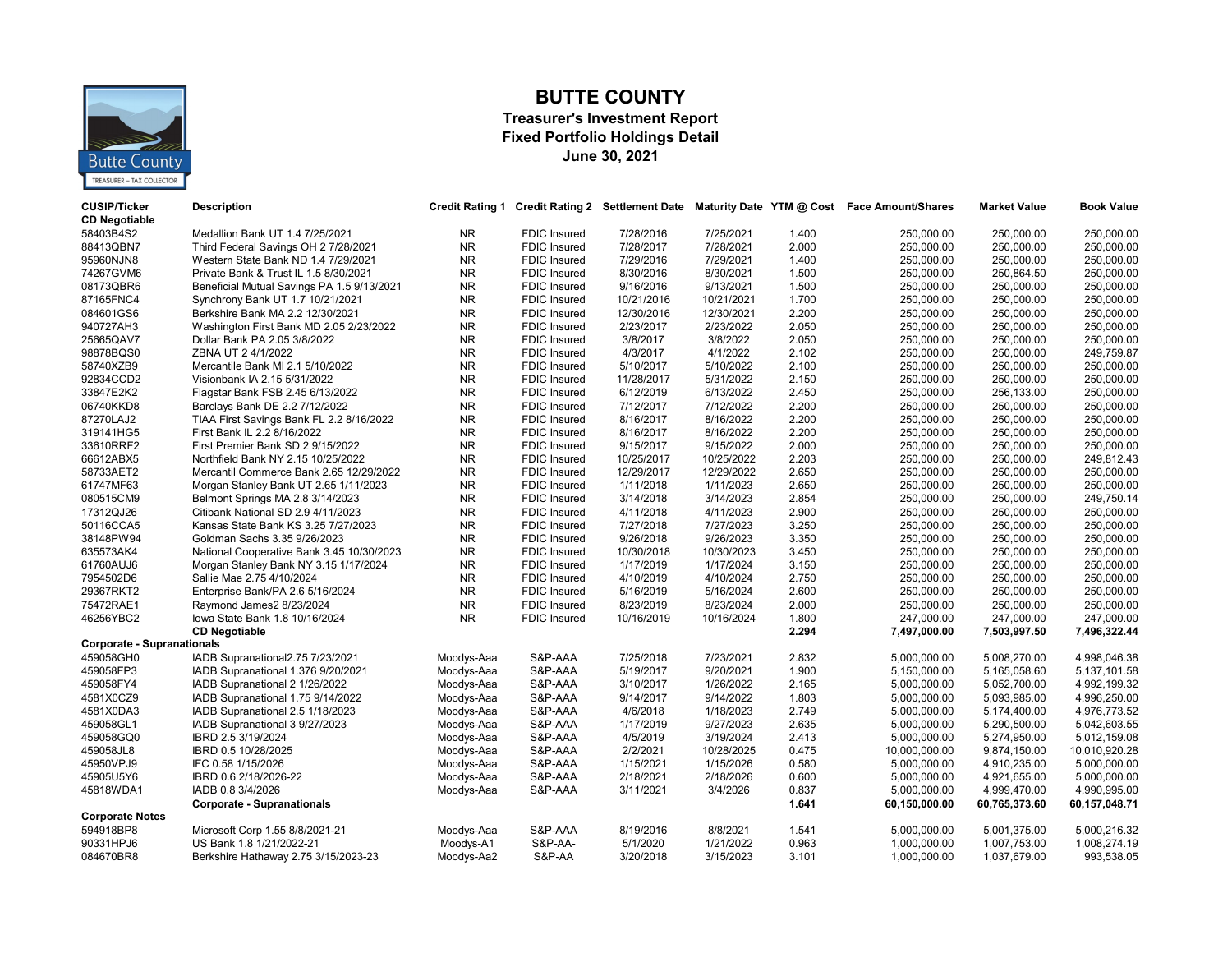| 084670BR8<br>S&P-AA<br>3/15/2023<br>3.123<br>Berkshire Hathaway 2.75 3/15/2023-23<br>Moodys-Aa2<br>4/19/2018<br>1,000,000.00<br>1,037,679.00<br>Moodys-Aa1<br><b>S&amp;P-AA+</b><br>5/3/2023<br>3.180<br>037833AK6<br>Apple Inc 2.4 5/3/2023<br>5/7/2018<br>5,000,000.00<br>5.187.480.00<br>Chevron 3.191 6/24/2023-23<br>Moodys-Aa2<br>S&P-AA-<br>4/15/2019<br>6/24/2023<br>2.605<br>5,000,000.00<br>5,252,795.00<br>166764AH3<br>2.820<br>594918BQ6<br>Microsoft Corp 2 8/8/2023-23<br>Moodys-Aaa<br>S&P-AAA<br>1/18/2019<br>8/8/2023<br>5,000,000.00<br>5,158,115.00<br>1.660<br>PRES & FELLOW OF HARVARD COLLEGE 2.3<br>S&P-AAA<br>2/18/2020<br>10/1/2023<br>2,847,000.00<br>2,952,803.06<br>740816AJ2<br>Moodys-Aaa<br>2.894<br>037833CG3<br><b>S&amp;P-AA+</b><br>2/27/2019<br>2/9/2024<br>Apple Inc 3 2/9/2024<br>Moodys-Aa1<br>5,000,000.00<br>5,304,720.00<br>9/17/2019<br>2.051<br>30231GAC6<br>Exxon 3.176 3/15/2024-23<br>Moodys-Aaa<br>S&P-AA+<br>3/15/2024<br>2,500,000.00<br>2,662,260.00<br>931142DP5<br>Walmart 3.3 4/22/2024-24<br>Moodys-Aa2<br>S&P-AA<br>8/19/2019<br>4/22/2024<br>1.943<br>2,000,000.00<br>2,144,954.00<br>037833CU2<br><b>S&amp;P-AA+</b><br>5/29/2019<br>5/11/2024<br>2.661<br>5,000,000.00<br>5,307,610.00<br>Apple Inc 2.85 5/11/2024-24<br>Moodys-Aa1<br>931142EL3<br>S&P-AA<br>8/19/2019<br>7/8/2024<br>1.886<br>2,000,000.00<br>2,132,840.00<br>Walmart 2.85 7/8/2024-24<br>Moodys-Aa2<br><b>S&amp;P-A</b><br>1/5/2025<br>0.585<br>24422EVC0<br>John Deere Capital 2.05 1/5/2025<br>Moodys-A2<br>12/9/2020<br>5,000,000.00<br>5,227,080.00<br>037833DF4<br>APPLE 2.75 1/13/2025-20<br>Moodys-Aa1<br><b>S&amp;P-AA+</b><br>2/3/2020<br>1/13/2025<br>1.754<br>5,000,000.00<br>5,344,440.00<br>0.580<br>037833DT4<br>Apple 1.125 5/11/2025-20<br>Moodys-Aa1<br><b>S&amp;P-AA+</b><br>8/21/2020<br>5/11/2025<br>5,000,000.00<br>5,058,500.00<br>037833DX5<br><b>S&amp;P-AA+</b><br>2/23/2021<br>8/20/2025<br>0.664<br>5,000,000.00<br>4,941,595.00<br>Apple 0.55 8/20/2025-20<br>Moodys-Aa1<br>0.608<br>478160CN2<br>Johnson & Johnson 0.55 9/1/2025-20<br>Moodys-Aaa<br>S&P-AAA<br>1/14/2021<br>9/1/2025<br>5,000,000.00<br>4,953,915.00<br>0.777<br>64952WDW0<br><b>S&amp;P-AA+</b><br>1/20/2021<br>1/15/2026<br>4,934,240.00<br>New York Life Global 0.85 1/15/2026<br>Moodys-Aaa<br>5,000,000.00<br>0.722<br>Moodys-A2<br><b>S&amp;P-A</b><br>1/22/2021<br>1/15/2026<br>5,000,000.00<br>24422EVK2<br>John Deere Capital 0.7 1/15/2026<br>4,950,425.00<br>037833EB2<br><b>S&amp;P-AA+</b><br>2/8/2021<br>2/8/2026<br>0.712<br>Apple Inc 0.7 2/8/2026-21<br>Moodys-Aa1<br>5,000,000.00<br>4,944,245.00<br><b>Corporate Notes</b><br>1.662<br>82,347,000.00<br>84,542,503.06<br><b>Municipal Bonds</b><br>ANTELOPE VALLEY HSD 1.924 8/1/2021<br><b>NR</b><br>1.924<br>036717MJ2<br>Moodys-Aa3<br>11/21/2019<br>8/1/2021<br>215,000.00<br>215,275.20<br>S&P-AA+<br>1.552<br>9281726G5<br>VIRGINIA PUBLIC BUILDING AUTHORITY 1.55<br>Moodys-Aa1<br>4/23/2020<br>8/1/2021<br>685,000.00<br>685,801.45<br>692020Q94<br>ONXARD SCHOOL DIST 1.908 8/1/2021<br><b>NR</b><br>S&P-AA<br>12/5/2019<br>8/1/2021<br>1.908<br>260,000.00<br>260,377.00 | <b>Book Value</b><br><b>Market Value</b> |
|------------------------------------------------------------------------------------------------------------------------------------------------------------------------------------------------------------------------------------------------------------------------------------------------------------------------------------------------------------------------------------------------------------------------------------------------------------------------------------------------------------------------------------------------------------------------------------------------------------------------------------------------------------------------------------------------------------------------------------------------------------------------------------------------------------------------------------------------------------------------------------------------------------------------------------------------------------------------------------------------------------------------------------------------------------------------------------------------------------------------------------------------------------------------------------------------------------------------------------------------------------------------------------------------------------------------------------------------------------------------------------------------------------------------------------------------------------------------------------------------------------------------------------------------------------------------------------------------------------------------------------------------------------------------------------------------------------------------------------------------------------------------------------------------------------------------------------------------------------------------------------------------------------------------------------------------------------------------------------------------------------------------------------------------------------------------------------------------------------------------------------------------------------------------------------------------------------------------------------------------------------------------------------------------------------------------------------------------------------------------------------------------------------------------------------------------------------------------------------------------------------------------------------------------------------------------------------------------------------------------------------------------------------------------------------------------------------------------------------------------------------------------------------------------------------------------------------------------------------------------------------------------------------------------------------------------------------------------------------------------------------------------------------------------------------------------------------------------------------------------------------------------------------------------------------|------------------------------------------|
|                                                                                                                                                                                                                                                                                                                                                                                                                                                                                                                                                                                                                                                                                                                                                                                                                                                                                                                                                                                                                                                                                                                                                                                                                                                                                                                                                                                                                                                                                                                                                                                                                                                                                                                                                                                                                                                                                                                                                                                                                                                                                                                                                                                                                                                                                                                                                                                                                                                                                                                                                                                                                                                                                                                                                                                                                                                                                                                                                                                                                                                                                                                                                                                    | 993,118.01                               |
|                                                                                                                                                                                                                                                                                                                                                                                                                                                                                                                                                                                                                                                                                                                                                                                                                                                                                                                                                                                                                                                                                                                                                                                                                                                                                                                                                                                                                                                                                                                                                                                                                                                                                                                                                                                                                                                                                                                                                                                                                                                                                                                                                                                                                                                                                                                                                                                                                                                                                                                                                                                                                                                                                                                                                                                                                                                                                                                                                                                                                                                                                                                                                                                    | 4,928,380.85                             |
|                                                                                                                                                                                                                                                                                                                                                                                                                                                                                                                                                                                                                                                                                                                                                                                                                                                                                                                                                                                                                                                                                                                                                                                                                                                                                                                                                                                                                                                                                                                                                                                                                                                                                                                                                                                                                                                                                                                                                                                                                                                                                                                                                                                                                                                                                                                                                                                                                                                                                                                                                                                                                                                                                                                                                                                                                                                                                                                                                                                                                                                                                                                                                                                    | 5,055,109.34                             |
|                                                                                                                                                                                                                                                                                                                                                                                                                                                                                                                                                                                                                                                                                                                                                                                                                                                                                                                                                                                                                                                                                                                                                                                                                                                                                                                                                                                                                                                                                                                                                                                                                                                                                                                                                                                                                                                                                                                                                                                                                                                                                                                                                                                                                                                                                                                                                                                                                                                                                                                                                                                                                                                                                                                                                                                                                                                                                                                                                                                                                                                                                                                                                                                    | 4,904,402.44                             |
|                                                                                                                                                                                                                                                                                                                                                                                                                                                                                                                                                                                                                                                                                                                                                                                                                                                                                                                                                                                                                                                                                                                                                                                                                                                                                                                                                                                                                                                                                                                                                                                                                                                                                                                                                                                                                                                                                                                                                                                                                                                                                                                                                                                                                                                                                                                                                                                                                                                                                                                                                                                                                                                                                                                                                                                                                                                                                                                                                                                                                                                                                                                                                                                    | 2,891,009.42                             |
|                                                                                                                                                                                                                                                                                                                                                                                                                                                                                                                                                                                                                                                                                                                                                                                                                                                                                                                                                                                                                                                                                                                                                                                                                                                                                                                                                                                                                                                                                                                                                                                                                                                                                                                                                                                                                                                                                                                                                                                                                                                                                                                                                                                                                                                                                                                                                                                                                                                                                                                                                                                                                                                                                                                                                                                                                                                                                                                                                                                                                                                                                                                                                                                    | 5,014,696.97                             |
|                                                                                                                                                                                                                                                                                                                                                                                                                                                                                                                                                                                                                                                                                                                                                                                                                                                                                                                                                                                                                                                                                                                                                                                                                                                                                                                                                                                                                                                                                                                                                                                                                                                                                                                                                                                                                                                                                                                                                                                                                                                                                                                                                                                                                                                                                                                                                                                                                                                                                                                                                                                                                                                                                                                                                                                                                                                                                                                                                                                                                                                                                                                                                                                    | 2,580,199.01                             |
|                                                                                                                                                                                                                                                                                                                                                                                                                                                                                                                                                                                                                                                                                                                                                                                                                                                                                                                                                                                                                                                                                                                                                                                                                                                                                                                                                                                                                                                                                                                                                                                                                                                                                                                                                                                                                                                                                                                                                                                                                                                                                                                                                                                                                                                                                                                                                                                                                                                                                                                                                                                                                                                                                                                                                                                                                                                                                                                                                                                                                                                                                                                                                                                    | 2,077,428.88                             |
|                                                                                                                                                                                                                                                                                                                                                                                                                                                                                                                                                                                                                                                                                                                                                                                                                                                                                                                                                                                                                                                                                                                                                                                                                                                                                                                                                                                                                                                                                                                                                                                                                                                                                                                                                                                                                                                                                                                                                                                                                                                                                                                                                                                                                                                                                                                                                                                                                                                                                                                                                                                                                                                                                                                                                                                                                                                                                                                                                                                                                                                                                                                                                                                    | 5,026,363.64                             |
|                                                                                                                                                                                                                                                                                                                                                                                                                                                                                                                                                                                                                                                                                                                                                                                                                                                                                                                                                                                                                                                                                                                                                                                                                                                                                                                                                                                                                                                                                                                                                                                                                                                                                                                                                                                                                                                                                                                                                                                                                                                                                                                                                                                                                                                                                                                                                                                                                                                                                                                                                                                                                                                                                                                                                                                                                                                                                                                                                                                                                                                                                                                                                                                    | 2,064,110.29                             |
|                                                                                                                                                                                                                                                                                                                                                                                                                                                                                                                                                                                                                                                                                                                                                                                                                                                                                                                                                                                                                                                                                                                                                                                                                                                                                                                                                                                                                                                                                                                                                                                                                                                                                                                                                                                                                                                                                                                                                                                                                                                                                                                                                                                                                                                                                                                                                                                                                                                                                                                                                                                                                                                                                                                                                                                                                                                                                                                                                                                                                                                                                                                                                                                    | 5,288,267.69                             |
|                                                                                                                                                                                                                                                                                                                                                                                                                                                                                                                                                                                                                                                                                                                                                                                                                                                                                                                                                                                                                                                                                                                                                                                                                                                                                                                                                                                                                                                                                                                                                                                                                                                                                                                                                                                                                                                                                                                                                                                                                                                                                                                                                                                                                                                                                                                                                                                                                                                                                                                                                                                                                                                                                                                                                                                                                                                                                                                                                                                                                                                                                                                                                                                    | 5,189,954.61                             |
|                                                                                                                                                                                                                                                                                                                                                                                                                                                                                                                                                                                                                                                                                                                                                                                                                                                                                                                                                                                                                                                                                                                                                                                                                                                                                                                                                                                                                                                                                                                                                                                                                                                                                                                                                                                                                                                                                                                                                                                                                                                                                                                                                                                                                                                                                                                                                                                                                                                                                                                                                                                                                                                                                                                                                                                                                                                                                                                                                                                                                                                                                                                                                                                    | 5,107,364.71                             |
|                                                                                                                                                                                                                                                                                                                                                                                                                                                                                                                                                                                                                                                                                                                                                                                                                                                                                                                                                                                                                                                                                                                                                                                                                                                                                                                                                                                                                                                                                                                                                                                                                                                                                                                                                                                                                                                                                                                                                                                                                                                                                                                                                                                                                                                                                                                                                                                                                                                                                                                                                                                                                                                                                                                                                                                                                                                                                                                                                                                                                                                                                                                                                                                    | 4,974,800.00                             |
|                                                                                                                                                                                                                                                                                                                                                                                                                                                                                                                                                                                                                                                                                                                                                                                                                                                                                                                                                                                                                                                                                                                                                                                                                                                                                                                                                                                                                                                                                                                                                                                                                                                                                                                                                                                                                                                                                                                                                                                                                                                                                                                                                                                                                                                                                                                                                                                                                                                                                                                                                                                                                                                                                                                                                                                                                                                                                                                                                                                                                                                                                                                                                                                    | 4,987,123.58                             |
|                                                                                                                                                                                                                                                                                                                                                                                                                                                                                                                                                                                                                                                                                                                                                                                                                                                                                                                                                                                                                                                                                                                                                                                                                                                                                                                                                                                                                                                                                                                                                                                                                                                                                                                                                                                                                                                                                                                                                                                                                                                                                                                                                                                                                                                                                                                                                                                                                                                                                                                                                                                                                                                                                                                                                                                                                                                                                                                                                                                                                                                                                                                                                                                    | 5,017,800.00                             |
|                                                                                                                                                                                                                                                                                                                                                                                                                                                                                                                                                                                                                                                                                                                                                                                                                                                                                                                                                                                                                                                                                                                                                                                                                                                                                                                                                                                                                                                                                                                                                                                                                                                                                                                                                                                                                                                                                                                                                                                                                                                                                                                                                                                                                                                                                                                                                                                                                                                                                                                                                                                                                                                                                                                                                                                                                                                                                                                                                                                                                                                                                                                                                                                    | 4,994,600.00                             |
|                                                                                                                                                                                                                                                                                                                                                                                                                                                                                                                                                                                                                                                                                                                                                                                                                                                                                                                                                                                                                                                                                                                                                                                                                                                                                                                                                                                                                                                                                                                                                                                                                                                                                                                                                                                                                                                                                                                                                                                                                                                                                                                                                                                                                                                                                                                                                                                                                                                                                                                                                                                                                                                                                                                                                                                                                                                                                                                                                                                                                                                                                                                                                                                    | 4,997,060.00                             |
|                                                                                                                                                                                                                                                                                                                                                                                                                                                                                                                                                                                                                                                                                                                                                                                                                                                                                                                                                                                                                                                                                                                                                                                                                                                                                                                                                                                                                                                                                                                                                                                                                                                                                                                                                                                                                                                                                                                                                                                                                                                                                                                                                                                                                                                                                                                                                                                                                                                                                                                                                                                                                                                                                                                                                                                                                                                                                                                                                                                                                                                                                                                                                                                    | 83,093,818.00                            |
|                                                                                                                                                                                                                                                                                                                                                                                                                                                                                                                                                                                                                                                                                                                                                                                                                                                                                                                                                                                                                                                                                                                                                                                                                                                                                                                                                                                                                                                                                                                                                                                                                                                                                                                                                                                                                                                                                                                                                                                                                                                                                                                                                                                                                                                                                                                                                                                                                                                                                                                                                                                                                                                                                                                                                                                                                                                                                                                                                                                                                                                                                                                                                                                    |                                          |
|                                                                                                                                                                                                                                                                                                                                                                                                                                                                                                                                                                                                                                                                                                                                                                                                                                                                                                                                                                                                                                                                                                                                                                                                                                                                                                                                                                                                                                                                                                                                                                                                                                                                                                                                                                                                                                                                                                                                                                                                                                                                                                                                                                                                                                                                                                                                                                                                                                                                                                                                                                                                                                                                                                                                                                                                                                                                                                                                                                                                                                                                                                                                                                                    | 215,000.00                               |
|                                                                                                                                                                                                                                                                                                                                                                                                                                                                                                                                                                                                                                                                                                                                                                                                                                                                                                                                                                                                                                                                                                                                                                                                                                                                                                                                                                                                                                                                                                                                                                                                                                                                                                                                                                                                                                                                                                                                                                                                                                                                                                                                                                                                                                                                                                                                                                                                                                                                                                                                                                                                                                                                                                                                                                                                                                                                                                                                                                                                                                                                                                                                                                                    | 685,000.00                               |
|                                                                                                                                                                                                                                                                                                                                                                                                                                                                                                                                                                                                                                                                                                                                                                                                                                                                                                                                                                                                                                                                                                                                                                                                                                                                                                                                                                                                                                                                                                                                                                                                                                                                                                                                                                                                                                                                                                                                                                                                                                                                                                                                                                                                                                                                                                                                                                                                                                                                                                                                                                                                                                                                                                                                                                                                                                                                                                                                                                                                                                                                                                                                                                                    | 260,000.00                               |
| 574193NC8<br>Maryland State 2.25 3/15/2022<br>Moodys-Aaa<br>S&P-AAA<br>3/22/2017<br>3/15/2022<br>2.250<br>5,190,000.00<br>5,269,147.50                                                                                                                                                                                                                                                                                                                                                                                                                                                                                                                                                                                                                                                                                                                                                                                                                                                                                                                                                                                                                                                                                                                                                                                                                                                                                                                                                                                                                                                                                                                                                                                                                                                                                                                                                                                                                                                                                                                                                                                                                                                                                                                                                                                                                                                                                                                                                                                                                                                                                                                                                                                                                                                                                                                                                                                                                                                                                                                                                                                                                                             | 5,190,000.00                             |
| S&P-AA-<br>4/1/2022<br>1.855<br>13063DAD0<br>State of California 2.367 4/1/2022<br>Moodys-Aa3<br>9/30/2019<br>3,955,000.00<br>4,021,008.95                                                                                                                                                                                                                                                                                                                                                                                                                                                                                                                                                                                                                                                                                                                                                                                                                                                                                                                                                                                                                                                                                                                                                                                                                                                                                                                                                                                                                                                                                                                                                                                                                                                                                                                                                                                                                                                                                                                                                                                                                                                                                                                                                                                                                                                                                                                                                                                                                                                                                                                                                                                                                                                                                                                                                                                                                                                                                                                                                                                                                                         | 3,974,689.84                             |
| 1.893<br>13032UUZ9<br>California Health Facilities Financing Authority 1<br>Moodys-Aa3<br>S&P-AA-<br>11/25/2019<br>6/1/2022<br>1,000,000.00<br>1,015,310.00                                                                                                                                                                                                                                                                                                                                                                                                                                                                                                                                                                                                                                                                                                                                                                                                                                                                                                                                                                                                                                                                                                                                                                                                                                                                                                                                                                                                                                                                                                                                                                                                                                                                                                                                                                                                                                                                                                                                                                                                                                                                                                                                                                                                                                                                                                                                                                                                                                                                                                                                                                                                                                                                                                                                                                                                                                                                                                                                                                                                                        | 1,000,000.00                             |
| 9281726H3<br>VIRGINIA PUBLIC BUILDING AUTHORITY 1.60<br><b>S&amp;P-AA+</b><br>4/23/2020<br>8/1/2022<br>1.602<br>456,885.00<br>Moodys-Aa1<br>450,000.00                                                                                                                                                                                                                                                                                                                                                                                                                                                                                                                                                                                                                                                                                                                                                                                                                                                                                                                                                                                                                                                                                                                                                                                                                                                                                                                                                                                                                                                                                                                                                                                                                                                                                                                                                                                                                                                                                                                                                                                                                                                                                                                                                                                                                                                                                                                                                                                                                                                                                                                                                                                                                                                                                                                                                                                                                                                                                                                                                                                                                             | 450,000.00                               |
| 1.019<br>238848EH4<br>S&P-AA-<br>5/19/2020<br>8/1/2022<br>1,255,000.00<br>1,320,197.25<br>Davis Joint USD 5 8/1/2022<br>Moodys-A1                                                                                                                                                                                                                                                                                                                                                                                                                                                                                                                                                                                                                                                                                                                                                                                                                                                                                                                                                                                                                                                                                                                                                                                                                                                                                                                                                                                                                                                                                                                                                                                                                                                                                                                                                                                                                                                                                                                                                                                                                                                                                                                                                                                                                                                                                                                                                                                                                                                                                                                                                                                                                                                                                                                                                                                                                                                                                                                                                                                                                                                  | 1,328,888.12                             |
| <b>S&amp;P-AA+</b><br>8/1/2022<br>1.162<br>799055QR2<br>San Mateo Foster City 1.162 8/1/2022<br>Moodys-Aaa<br>5/19/2020<br>950,000.00<br>959,813.50                                                                                                                                                                                                                                                                                                                                                                                                                                                                                                                                                                                                                                                                                                                                                                                                                                                                                                                                                                                                                                                                                                                                                                                                                                                                                                                                                                                                                                                                                                                                                                                                                                                                                                                                                                                                                                                                                                                                                                                                                                                                                                                                                                                                                                                                                                                                                                                                                                                                                                                                                                                                                                                                                                                                                                                                                                                                                                                                                                                                                                | 950,000.00                               |
| 0.927<br>S&P-AA                                                                                                                                                                                                                                                                                                                                                                                                                                                                                                                                                                                                                                                                                                                                                                                                                                                                                                                                                                                                                                                                                                                                                                                                                                                                                                                                                                                                                                                                                                                                                                                                                                                                                                                                                                                                                                                                                                                                                                                                                                                                                                                                                                                                                                                                                                                                                                                                                                                                                                                                                                                                                                                                                                                                                                                                                                                                                                                                                                                                                                                                                                                                                                    | 840,000.00                               |
| Oak Grove School Dist 0.927 8/1/2022<br>671205Y48<br>Moodys-Aa3<br>6/25/2020<br>8/1/2022<br>840,000.00<br>846,266.40<br>0.250<br>60412AVR1<br>S&P-AAA<br>6,017,040.00                                                                                                                                                                                                                                                                                                                                                                                                                                                                                                                                                                                                                                                                                                                                                                                                                                                                                                                                                                                                                                                                                                                                                                                                                                                                                                                                                                                                                                                                                                                                                                                                                                                                                                                                                                                                                                                                                                                                                                                                                                                                                                                                                                                                                                                                                                                                                                                                                                                                                                                                                                                                                                                                                                                                                                                                                                                                                                                                                                                                              |                                          |
| 8/25/2020<br>8/1/2022<br>6,000,000.00<br>State of Minnesota 0.4 8/1/2022<br>Moodys-Aa1<br>S&P-AAA<br>2.832<br>8/1/2022                                                                                                                                                                                                                                                                                                                                                                                                                                                                                                                                                                                                                                                                                                                                                                                                                                                                                                                                                                                                                                                                                                                                                                                                                                                                                                                                                                                                                                                                                                                                                                                                                                                                                                                                                                                                                                                                                                                                                                                                                                                                                                                                                                                                                                                                                                                                                                                                                                                                                                                                                                                                                                                                                                                                                                                                                                                                                                                                                                                                                                                             | 6,013,453.45                             |
| 010878AN6<br>Alameda County CA 4 8/1/2022<br>Moodys-Aaa<br>3/29/2018<br>2,000,000.00<br>2,082,720.00                                                                                                                                                                                                                                                                                                                                                                                                                                                                                                                                                                                                                                                                                                                                                                                                                                                                                                                                                                                                                                                                                                                                                                                                                                                                                                                                                                                                                                                                                                                                                                                                                                                                                                                                                                                                                                                                                                                                                                                                                                                                                                                                                                                                                                                                                                                                                                                                                                                                                                                                                                                                                                                                                                                                                                                                                                                                                                                                                                                                                                                                               | 2,032,787.20                             |
| 1.979<br>036717MK9<br>ANTELOPE VALLEY HSD 1.979 8/2/2022<br>Moodys-Aa3<br>NR.<br>11/21/2019<br>8/2/2022<br>600,000.00<br>610,512.00                                                                                                                                                                                                                                                                                                                                                                                                                                                                                                                                                                                                                                                                                                                                                                                                                                                                                                                                                                                                                                                                                                                                                                                                                                                                                                                                                                                                                                                                                                                                                                                                                                                                                                                                                                                                                                                                                                                                                                                                                                                                                                                                                                                                                                                                                                                                                                                                                                                                                                                                                                                                                                                                                                                                                                                                                                                                                                                                                                                                                                                | 600,000.00                               |
| 1.781<br>13063DRH3<br>State of California 2.5 10/1/2022<br>Moodys-Aa2<br><b>S&amp;P-AA-</b><br>10/24/2019<br>10/1/2022<br>5,000,000.00<br>5,144,050.00                                                                                                                                                                                                                                                                                                                                                                                                                                                                                                                                                                                                                                                                                                                                                                                                                                                                                                                                                                                                                                                                                                                                                                                                                                                                                                                                                                                                                                                                                                                                                                                                                                                                                                                                                                                                                                                                                                                                                                                                                                                                                                                                                                                                                                                                                                                                                                                                                                                                                                                                                                                                                                                                                                                                                                                                                                                                                                                                                                                                                             | 5,052,365.18                             |
| Moodys-Aa2<br>S&P-AA-<br>2/27/2020<br>11/1/2022<br>1.523<br>1,750,000.00<br>13077DKA9<br>CALIFORNIA ST UNIV REV BOND 1.523 11/1/2<br>1,778,805.00                                                                                                                                                                                                                                                                                                                                                                                                                                                                                                                                                                                                                                                                                                                                                                                                                                                                                                                                                                                                                                                                                                                                                                                                                                                                                                                                                                                                                                                                                                                                                                                                                                                                                                                                                                                                                                                                                                                                                                                                                                                                                                                                                                                                                                                                                                                                                                                                                                                                                                                                                                                                                                                                                                                                                                                                                                                                                                                                                                                                                                  | 1,750,000.00                             |
| 0.860<br>574193SN9<br>State of Maryland 0.86 3/15/2023<br>Moodys-Aaa<br>S&P-AAA<br>3/18/2020<br>3/15/2023<br>2,500,000.00<br>2,526,425.00                                                                                                                                                                                                                                                                                                                                                                                                                                                                                                                                                                                                                                                                                                                                                                                                                                                                                                                                                                                                                                                                                                                                                                                                                                                                                                                                                                                                                                                                                                                                                                                                                                                                                                                                                                                                                                                                                                                                                                                                                                                                                                                                                                                                                                                                                                                                                                                                                                                                                                                                                                                                                                                                                                                                                                                                                                                                                                                                                                                                                                          | 2,500,000.00                             |
| 977100CZ7<br>WISCONSIN STATE2.049 5/1/2023<br>Moodys-Aa2<br>S&P-AA-<br>3/25/2020<br>5/1/2023<br>2.049<br>3,925,000.00<br>4,047,774.00                                                                                                                                                                                                                                                                                                                                                                                                                                                                                                                                                                                                                                                                                                                                                                                                                                                                                                                                                                                                                                                                                                                                                                                                                                                                                                                                                                                                                                                                                                                                                                                                                                                                                                                                                                                                                                                                                                                                                                                                                                                                                                                                                                                                                                                                                                                                                                                                                                                                                                                                                                                                                                                                                                                                                                                                                                                                                                                                                                                                                                              | 3,925,000.00                             |
| 692020R36<br>OXNARD SCHOOL DIST 2.058 8/1/2023<br><b>NR</b><br>S&P-AA<br>12/5/2019<br>8/1/2023<br>2.058<br>500,000.00<br>516,845.00                                                                                                                                                                                                                                                                                                                                                                                                                                                                                                                                                                                                                                                                                                                                                                                                                                                                                                                                                                                                                                                                                                                                                                                                                                                                                                                                                                                                                                                                                                                                                                                                                                                                                                                                                                                                                                                                                                                                                                                                                                                                                                                                                                                                                                                                                                                                                                                                                                                                                                                                                                                                                                                                                                                                                                                                                                                                                                                                                                                                                                                | 500,000.00                               |
| 373385FN8<br>S&P-AAA<br>8/27/2020<br>8/1/2023<br>0.250<br>5,000,000.00<br>State of Georgia 0.26 8/1/2023-20<br>Moodys-Aaa<br>4,996,700.00                                                                                                                                                                                                                                                                                                                                                                                                                                                                                                                                                                                                                                                                                                                                                                                                                                                                                                                                                                                                                                                                                                                                                                                                                                                                                                                                                                                                                                                                                                                                                                                                                                                                                                                                                                                                                                                                                                                                                                                                                                                                                                                                                                                                                                                                                                                                                                                                                                                                                                                                                                                                                                                                                                                                                                                                                                                                                                                                                                                                                                          | 5,001,238.14                             |
| 1.090<br>238848EJ0<br>Davis Joint USD 5 8/1/2023<br>Moodys-A1<br>S&P-AA-<br>5/19/2020<br>8/1/2023<br>1,325,000.00<br>1,458,467.25                                                                                                                                                                                                                                                                                                                                                                                                                                                                                                                                                                                                                                                                                                                                                                                                                                                                                                                                                                                                                                                                                                                                                                                                                                                                                                                                                                                                                                                                                                                                                                                                                                                                                                                                                                                                                                                                                                                                                                                                                                                                                                                                                                                                                                                                                                                                                                                                                                                                                                                                                                                                                                                                                                                                                                                                                                                                                                                                                                                                                                                  | 1,451,920.51                             |
| 798170AF3<br>San Jose CA REDEV AGY 2.828 8/1/2023<br><b>NR</b><br>S&P-AA<br>3/26/2020<br>8/1/2023<br>2.000<br>6,700,000.00<br>7,018,317.00                                                                                                                                                                                                                                                                                                                                                                                                                                                                                                                                                                                                                                                                                                                                                                                                                                                                                                                                                                                                                                                                                                                                                                                                                                                                                                                                                                                                                                                                                                                                                                                                                                                                                                                                                                                                                                                                                                                                                                                                                                                                                                                                                                                                                                                                                                                                                                                                                                                                                                                                                                                                                                                                                                                                                                                                                                                                                                                                                                                                                                         | 6,833,410.62                             |
| 212204JD4<br><b>S&amp;P-AA+</b><br>9/12/2019<br>8/1/2023<br>1.704<br>2,915,000.00<br>2,997,377.90<br>Contra Costa Community College 1.704 8/1/202.<br>Moodys-Aa1                                                                                                                                                                                                                                                                                                                                                                                                                                                                                                                                                                                                                                                                                                                                                                                                                                                                                                                                                                                                                                                                                                                                                                                                                                                                                                                                                                                                                                                                                                                                                                                                                                                                                                                                                                                                                                                                                                                                                                                                                                                                                                                                                                                                                                                                                                                                                                                                                                                                                                                                                                                                                                                                                                                                                                                                                                                                                                                                                                                                                   | 2,915,000.00                             |
| S&P-AA-<br>0.499<br>9523472D3<br>West Contra Costa USD 1.569 8/1/2023<br>Moodys-A1<br>9/16/2020<br>8/1/2023<br>2,050,000.00<br>2,097,006.50                                                                                                                                                                                                                                                                                                                                                                                                                                                                                                                                                                                                                                                                                                                                                                                                                                                                                                                                                                                                                                                                                                                                                                                                                                                                                                                                                                                                                                                                                                                                                                                                                                                                                                                                                                                                                                                                                                                                                                                                                                                                                                                                                                                                                                                                                                                                                                                                                                                                                                                                                                                                                                                                                                                                                                                                                                                                                                                                                                                                                                        | 2,104,369.57                             |
| 2.082<br>036717ML7<br>ANTELOPE VALLEY HSD 2.082 8/1/2023<br>11/21/2019<br>8/1/2023<br>1,395,000.00<br>1,437,394.05<br>Moodys-Aa3<br>NR                                                                                                                                                                                                                                                                                                                                                                                                                                                                                                                                                                                                                                                                                                                                                                                                                                                                                                                                                                                                                                                                                                                                                                                                                                                                                                                                                                                                                                                                                                                                                                                                                                                                                                                                                                                                                                                                                                                                                                                                                                                                                                                                                                                                                                                                                                                                                                                                                                                                                                                                                                                                                                                                                                                                                                                                                                                                                                                                                                                                                                             | 1,395,000.00                             |
| 13063DDG0<br>Moodys-Aa3<br>S&P-AA-<br>1/18/2019<br>2.747<br>5,204,950.00<br>California State 2.25 10/1/2023<br>10/1/2023<br>5,000,000.00                                                                                                                                                                                                                                                                                                                                                                                                                                                                                                                                                                                                                                                                                                                                                                                                                                                                                                                                                                                                                                                                                                                                                                                                                                                                                                                                                                                                                                                                                                                                                                                                                                                                                                                                                                                                                                                                                                                                                                                                                                                                                                                                                                                                                                                                                                                                                                                                                                                                                                                                                                                                                                                                                                                                                                                                                                                                                                                                                                                                                                           | 4,942,028.94                             |
| 13077DKB7<br>CALIFORNIA ST UNIV 1.557 11/1/2023<br>S&P-AA-<br>2/27/2020<br>11/1/2023<br>1.557<br>Moodys-Aa2<br>1,000,000.00<br>1,023,640.00                                                                                                                                                                                                                                                                                                                                                                                                                                                                                                                                                                                                                                                                                                                                                                                                                                                                                                                                                                                                                                                                                                                                                                                                                                                                                                                                                                                                                                                                                                                                                                                                                                                                                                                                                                                                                                                                                                                                                                                                                                                                                                                                                                                                                                                                                                                                                                                                                                                                                                                                                                                                                                                                                                                                                                                                                                                                                                                                                                                                                                        | 1,000,000.00                             |
| 1.580<br>672240WS3<br>Moodys-Aa1<br>S&P-AA<br>2/27/2020<br>1/15/2024<br>4,938,601.05<br>City of Oakland 1.58 1/15/2024<br>4,815,000.00                                                                                                                                                                                                                                                                                                                                                                                                                                                                                                                                                                                                                                                                                                                                                                                                                                                                                                                                                                                                                                                                                                                                                                                                                                                                                                                                                                                                                                                                                                                                                                                                                                                                                                                                                                                                                                                                                                                                                                                                                                                                                                                                                                                                                                                                                                                                                                                                                                                                                                                                                                                                                                                                                                                                                                                                                                                                                                                                                                                                                                             | 4,815,000.00                             |
| 1/3/2020<br>2/15/2024<br>2.140<br>64990FQQ0<br>Dormitory Authority of the State of New York 2.14<br>Moodys-Aa1<br>S&P-AA+<br>1,000,000.00<br>1,037,930.00                                                                                                                                                                                                                                                                                                                                                                                                                                                                                                                                                                                                                                                                                                                                                                                                                                                                                                                                                                                                                                                                                                                                                                                                                                                                                                                                                                                                                                                                                                                                                                                                                                                                                                                                                                                                                                                                                                                                                                                                                                                                                                                                                                                                                                                                                                                                                                                                                                                                                                                                                                                                                                                                                                                                                                                                                                                                                                                                                                                                                          | 1,000,000.00                             |
| 0.970<br>574193SP4<br>State of Maryland 0.97 3/15/2024<br>Moodys-Aaa<br>S&P-AAA<br>3/18/2020<br>3/15/2024<br>2,500,000.00<br>2,533,900.00                                                                                                                                                                                                                                                                                                                                                                                                                                                                                                                                                                                                                                                                                                                                                                                                                                                                                                                                                                                                                                                                                                                                                                                                                                                                                                                                                                                                                                                                                                                                                                                                                                                                                                                                                                                                                                                                                                                                                                                                                                                                                                                                                                                                                                                                                                                                                                                                                                                                                                                                                                                                                                                                                                                                                                                                                                                                                                                                                                                                                                          | 2,500,000.00                             |
| 2.510<br>13063DLZ9<br>CA State3 4/1/2024<br>Moodys-Aa3<br>S&P-AA-<br>4/4/2019<br>4/1/2024<br>5,000,000.00<br>5,330,450.00                                                                                                                                                                                                                                                                                                                                                                                                                                                                                                                                                                                                                                                                                                                                                                                                                                                                                                                                                                                                                                                                                                                                                                                                                                                                                                                                                                                                                                                                                                                                                                                                                                                                                                                                                                                                                                                                                                                                                                                                                                                                                                                                                                                                                                                                                                                                                                                                                                                                                                                                                                                                                                                                                                                                                                                                                                                                                                                                                                                                                                                          | 5,068,664.44                             |
| 919259BM2<br>City of Vallejo CA Water1.523 5/1/2024<br>NR<br>S&P-AA<br>3/31/2020<br>5/1/2024<br>1.523<br>1,519,260.00<br>1,500,000.00                                                                                                                                                                                                                                                                                                                                                                                                                                                                                                                                                                                                                                                                                                                                                                                                                                                                                                                                                                                                                                                                                                                                                                                                                                                                                                                                                                                                                                                                                                                                                                                                                                                                                                                                                                                                                                                                                                                                                                                                                                                                                                                                                                                                                                                                                                                                                                                                                                                                                                                                                                                                                                                                                                                                                                                                                                                                                                                                                                                                                                              | 1,500,000.00                             |
| 0.390<br>34153QUC8<br>State of Florida 0.39 6/1/2024<br>Moodys-Aaa<br>S&P-AAA<br>10/22/2020<br>6/1/2024<br>5,000,000.00<br>4,982,750.00                                                                                                                                                                                                                                                                                                                                                                                                                                                                                                                                                                                                                                                                                                                                                                                                                                                                                                                                                                                                                                                                                                                                                                                                                                                                                                                                                                                                                                                                                                                                                                                                                                                                                                                                                                                                                                                                                                                                                                                                                                                                                                                                                                                                                                                                                                                                                                                                                                                                                                                                                                                                                                                                                                                                                                                                                                                                                                                                                                                                                                            | 5,000,000.00                             |
| S&P-AA-<br>1.124<br>238848EK7<br>Davis Joint USD 5 8/1/2024<br>Moodys-A1<br>5/19/2020<br>8/1/2024<br>1,390,000.00<br>1,593,843.50                                                                                                                                                                                                                                                                                                                                                                                                                                                                                                                                                                                                                                                                                                                                                                                                                                                                                                                                                                                                                                                                                                                                                                                                                                                                                                                                                                                                                                                                                                                                                                                                                                                                                                                                                                                                                                                                                                                                                                                                                                                                                                                                                                                                                                                                                                                                                                                                                                                                                                                                                                                                                                                                                                                                                                                                                                                                                                                                                                                                                                                  | 1,573,595.83                             |
| 0.420<br>373385FP3<br>State of Georgia 0.42 8/1/2024-20<br>Moodys-Aaa<br>S&P-AAA<br>8/27/2020<br>8/1/2024<br>5,000,000.00<br>4,987,000.00                                                                                                                                                                                                                                                                                                                                                                                                                                                                                                                                                                                                                                                                                                                                                                                                                                                                                                                                                                                                                                                                                                                                                                                                                                                                                                                                                                                                                                                                                                                                                                                                                                                                                                                                                                                                                                                                                                                                                                                                                                                                                                                                                                                                                                                                                                                                                                                                                                                                                                                                                                                                                                                                                                                                                                                                                                                                                                                                                                                                                                          | 5,000,000.00                             |
| SJSDEV 2.958 8/1/2024<br><b>NR</b><br>S&P-AA<br>8/1/2024<br>1.861<br>2,000,000.00<br>2,133,400.00<br>798170AG1<br>1/8/2020                                                                                                                                                                                                                                                                                                                                                                                                                                                                                                                                                                                                                                                                                                                                                                                                                                                                                                                                                                                                                                                                                                                                                                                                                                                                                                                                                                                                                                                                                                                                                                                                                                                                                                                                                                                                                                                                                                                                                                                                                                                                                                                                                                                                                                                                                                                                                                                                                                                                                                                                                                                                                                                                                                                                                                                                                                                                                                                                                                                                                                                         | 2,073,268.65                             |
| 419792ZK5<br><b>S&amp;P-AA+</b><br>10/29/2020<br>10/1/2024<br>0.802<br>State of Hawaii 0.802 10/1/2024<br>Moodys-Aa2<br>1,000,000.00<br>1,002,930.00                                                                                                                                                                                                                                                                                                                                                                                                                                                                                                                                                                                                                                                                                                                                                                                                                                                                                                                                                                                                                                                                                                                                                                                                                                                                                                                                                                                                                                                                                                                                                                                                                                                                                                                                                                                                                                                                                                                                                                                                                                                                                                                                                                                                                                                                                                                                                                                                                                                                                                                                                                                                                                                                                                                                                                                                                                                                                                                                                                                                                               | 1,000,000.00                             |
| S&P-AA<br>2/27/2020<br>1/15/2025<br>1.630<br>672240WT1<br>City of Oakland 1.63 1/15/2025<br>Moodys-Aa1<br>4,890,000.00<br>5,035,917.60                                                                                                                                                                                                                                                                                                                                                                                                                                                                                                                                                                                                                                                                                                                                                                                                                                                                                                                                                                                                                                                                                                                                                                                                                                                                                                                                                                                                                                                                                                                                                                                                                                                                                                                                                                                                                                                                                                                                                                                                                                                                                                                                                                                                                                                                                                                                                                                                                                                                                                                                                                                                                                                                                                                                                                                                                                                                                                                                                                                                                                             | 4,890,000.00                             |
| 76913CAZ2<br>Moodys-A2<br>S&P-AA<br>5/6/2020<br>2/15/2025<br>2.667<br>2,500,000.00<br>County of Riverside 2.667 2/15/2025-20<br>2,646,775.00                                                                                                                                                                                                                                                                                                                                                                                                                                                                                                                                                                                                                                                                                                                                                                                                                                                                                                                                                                                                                                                                                                                                                                                                                                                                                                                                                                                                                                                                                                                                                                                                                                                                                                                                                                                                                                                                                                                                                                                                                                                                                                                                                                                                                                                                                                                                                                                                                                                                                                                                                                                                                                                                                                                                                                                                                                                                                                                                                                                                                                       | 2,500,000.00                             |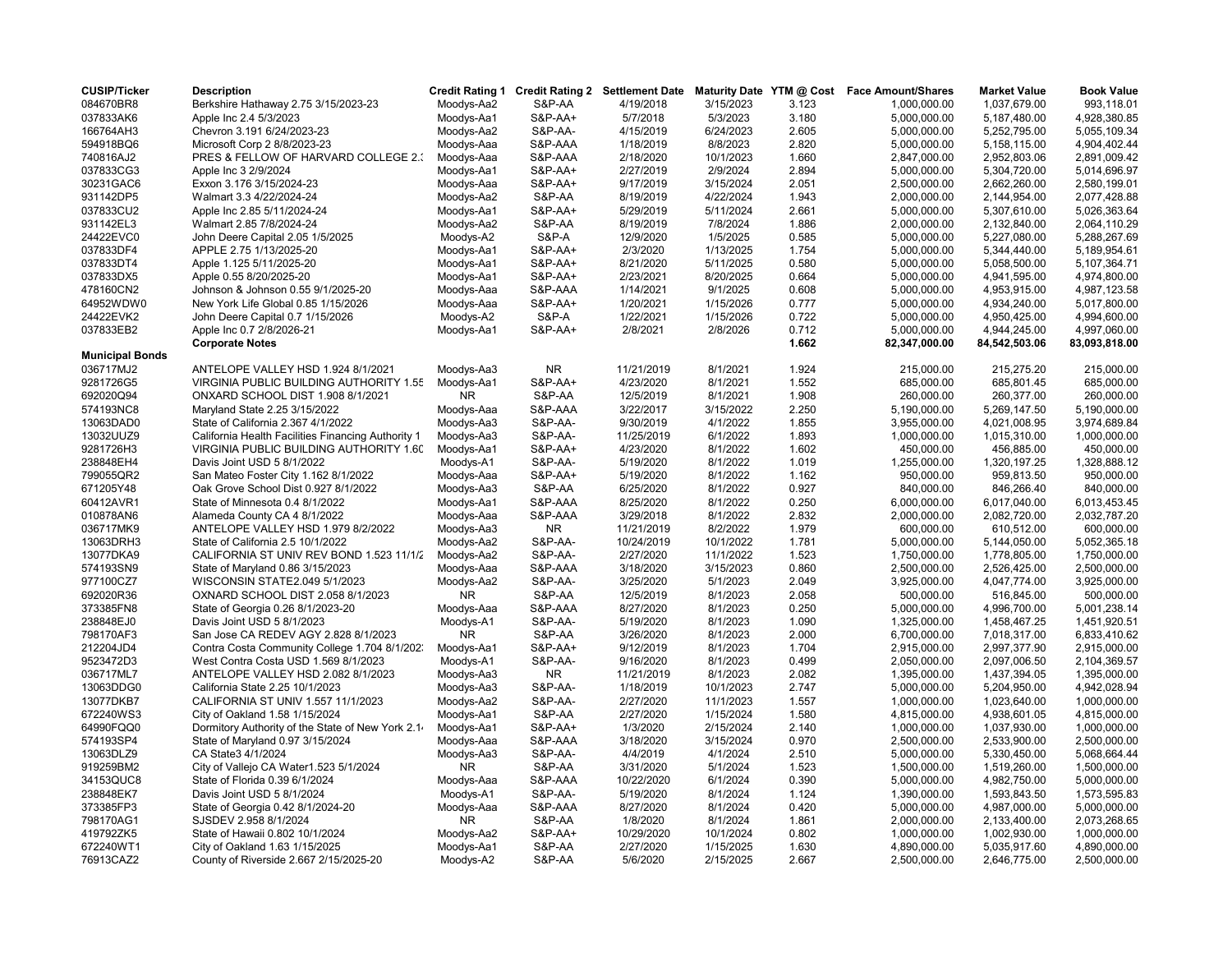| <b>CUSIP/Ticker</b> | <b>Description</b>                             | <b>Credit Rating 1</b> |                    | <b>Credit Rating 2 Settlement Date</b> |            |                | Maturity Date YTM @ Cost Face Amount/Shares | <b>Market Value</b> | <b>Book Value</b> |
|---------------------|------------------------------------------------|------------------------|--------------------|----------------------------------------|------------|----------------|---------------------------------------------|---------------------|-------------------|
| 20772KGP8           | STATE OF CONNECTICUT 3.136 4/15/2025           | Moodys-A1              | <b>S&amp;P-A</b>   | 4/15/2020                              | 4/15/2025  | 2.150          | 3,000,000.00                                | 3,255,540.00        | 3,111,600.00      |
| 68609TMM7           | State of Oregon 1.867 5/1/2025-19              | Moodys-Aa1             | <b>S&amp;P-AA+</b> | 5/11/2020                              | 5/1/2025   | 1.000          | 4,800,000.00                                | 5,008,608.00        | 4,961,987.93      |
| 88213AEL5           | Texas A&M University 2.666 5/15/2025           | Moodys-Aaa             | S&P-AAA            | 10/13/2020                             | 5/15/2025  | 0.589          | 2,000,000.00                                | 2,148,000.00        | 2,163,699.76      |
| 88213AKC8           | Texas ST A&M University 2.686 5/15/2025        | Moodys-Aaa             | S&P-AAA            | 5/15/2020                              | 5/15/2025  | 1.104          | 3,000,000.00                                | 3,224,310.00        | 3,184,200.00      |
| 34153QUD6           | State of Florida 0.55 6/1/2025                 | Moodys-Aaa             | S&P-AAA            | 10/26/2020                             | 6/1/2025   | 0.620          | 5,000,000.00                                | 4,966,500.00        | 4,986,209.06      |
| 341271AD6           | Florida State Board of Admin Finance Corp 1.25 | Moodys-Aa3             | <b>S&amp;P-AA+</b> | 2/25/2021                              | 7/1/2025   | 0.729          | 8,000,000.00                                | 8,077,120.00        | 8,180,800.00      |
| 373385FQ1           | State of Georgia 0.52 8/1/2025-20              | Moodys-Aaa             | S&P-AAA            | 8/27/2020                              | 8/1/2025   | 0.520          | 5,000,000.00                                | 4,955,900.00        | 5,000,000.00      |
| 574193TR9           | State of Maryland 0.66 8/1/2025                | Moodys-Aaa             | S&P-AAA            | 8/5/2020                               | 8/1/2025   | 0.643          | 10,000,000.00                               | 9,956,000.00        | 10,007,486.64     |
| 574193TR9           | State of Maryland 0.66 8/1/2025                | Moodys-Aaa             | S&P-AAA            | 11/20/2020                             | 8/1/2025   | 0.549          | 5,000,000.00                                | 4,978,000.00        | 5,024,573.03      |
| 882724RA7           | State of Texas 5 10/1/2025                     | Moodys-Aaa             | S&P-AAA            | 11/2/2020                              | 10/1/2025  | 0.560          | 3,750,000.00                                | 4,402,462.50        | 4,487,997.46      |
| 13063DYW2           | State of California 3 11/1/2025                | Moodys-Aa2             | S&P-AA-            | 11/3/2020                              | 11/1/2025  | 0.700          | 5,000,000.00                                | 5,440,050.00        | 5,507,669.08      |
|                     | <b>Municipal Bonds</b>                         |                        |                    |                                        |            | 1.258          | 153,605,000.00                              | 158, 163, 353.60    | 156,446,903.45    |
| US Agency           |                                                |                        |                    |                                        |            |                |                                             |                     |                   |
| 3130A8QS5           | FHLB 1.125 7/14/2021                           | Moodys-Aaa             | <b>S&amp;P-AA+</b> | 7/14/2016                              | 7/14/2021  | 1.201          | 5,000,000.00                                | 5,002,055.00        | 4,998,160.00      |
| 3133EHAK9           | FFCB 2 2/23/2022                               | Moodys-Aaa             | <b>S&amp;P-AA+</b> | 2/23/2017                              | 2/23/2022  | 2.000          | 5,000,000.00                                | 5,061,625.00        | 5,000,000.00      |
| 3132X0SK8           | FAMC 1.975 5/5/2022                            | <b>NR</b>              | NR.                | 5/5/2017                               | 5/5/2022   | 1.975          | 5,000,000.00                                | 5,078,440.00        | 5,000,000.00      |
| 3137EAET2           | FHLMC 0.125 7/25/2022                          | Moodys-Aaa             | <b>S&amp;P-AA+</b> | 7/23/2020                              | 7/25/2022  | 0.238          | 10,000,000.00                               | 10,000,980.00       | 9,983,096.95      |
| 3133EKD60           | FFCB 1.56 2/21/2023                            | Moodys-Aaa             | <b>S&amp;P-AA+</b> | 8/21/2019                              | 2/21/2023  | 1.581          | 5,000,000.00                                | 5,096,470.00        | 4,997,965.71      |
| 3137EAER6           | FHLMC 0.375 5/5/2023                           | Moodys-Aaa             | <b>S&amp;P-AA+</b> | 6/5/2020                               | 5/5/2023   | 0.287          | 5,000,000.00                                | 5,013,175.00        | 5,008,777.14      |
| 3133ELA87           | FFCB 0.25 5/22/2023                            | Moodys-Aaa             | <b>S&amp;P-AA+</b> | 6/5/2020                               | 5/22/2023  | 0.295          | 5,000,000.00                                | 5,001,155.00        | 4,995,512.65      |
| 3133EJUS6           | FFCB 2.875 7/17/2023                           | Moodys-Aaa             | <b>S&amp;P-AA+</b> | 7/17/2018                              | 7/17/2023  | 2.865          | 5,000,000.00                                | 5,265,390.00        | 5,001,150.00      |
| 3135G0U43           | FNMA 2.875 9/12/2023                           | Moodys-Aaa             | <b>S&amp;P-AA+</b> | 5/14/2019                              | 9/12/2023  | 2.213          | 5,000,000.00                                | 5,284,480.00        | 5,078,443.84      |
| 3133EJ5W5           | FFCB 2.65 10/23/2023                           | Moodys-Aaa             | <b>S&amp;P-AA+</b> | 1/23/2019                              | 10/23/2023 | 2.672          | 5,000,000.00                                | 5,267,335.00        | 4,997,484.21      |
| 3133EMMF6           | FFCB 0.2 1/4/2024                              | Moodys-Aaa             | <b>S&amp;P-AA+</b> | 1/4/2021                               | 1/4/2024   | 0.200          | 5,000,000.00                                | 4,978,660.00        | 5,000,000.00      |
| 3134GW7A8           | FHLMC 0.3 1/29/2024-21                         | Moodys-Aaa             | <b>S&amp;P-AA+</b> | 10/30/2020                             | 1/29/2024  | 0.300          | 10,000,000.00                               | 9,954,850.00        | 10,000,000.00     |
| 3130A0XE5           | FHLB 3.25 3/8/2024                             | Moodys-Aaa             | <b>S&amp;P-AA+</b> | 3/8/2019                               | 3/8/2024   | 2.612          | 5,000,000.00                                | 5,378,225.00        | 5,089,196.00      |
| 3134GXDY7           | FHLMC 0.36 5/24/2024-22                        | Moodys-Aaa             | <b>S&amp;P-AA+</b> | 11/24/2020                             | 5/24/2024  | 0.360          | 10,000,000.00                               | 9,947,530.00        | 10,000,000.00     |
| 3133EKNX0           | FFCB 2.16 6/3/2024                             | Moodys-Aaa             | <b>S&amp;P-AA+</b> | 6/3/2019                               | 6/3/2024   | 2.189          | 5,000,000.00                                | 5,247,135.00        | 4,995,884.00      |
| 3130AGPY5           | FHLB 1.875 7/3/2024                            | Moodys-Aaa             | <b>S&amp;P-AA+</b> | 7/3/2019                               | 7/3/2024   | 1.904          | 5,000,000.00                                | 5,218,920.00        | 4,995,145.50      |
| 3134GV4S4           | FHLMC 0.45 7/8/2024-22                         | Moodys-Aaa             | <b>NR</b>          | 7/8/2020                               | 7/8/2024   | 0.450          | 10,000,000.00                               | 9,979,610.00        | 10,000,000.00     |
| 3134GV5R5           | FHLMC 0.57 7/15/2024-21                        | Moodys-Aaa             | NR.                | 7/15/2020                              | 7/15/2024  | 0.570          | 3,545,000.00                                | 3,543,574.91        | 3,545,000.00      |
| 3133EKA63           | FFCB 1.6 8/16/2024                             | Moodys-Aaa             | <b>S&amp;P-AA+</b> | 8/16/2019                              | 8/16/2024  | 1.600          | 5,000,000.00                                | 5,169,500.00        | 5,000,000.00      |
| 31422BKC3           | FAMC 1.65 8/20/2024                            | <b>NR</b>              | <b>NR</b>          | 8/20/2019                              | 8/20/2024  | 1.650          | 5,000,000.00                                | 5,172,065.00        | 5,000,000.00      |
| 3135G0X24           | FNMA 1.625 1/7/2025                            | Moodys-Aaa             | <b>S&amp;P-AA+</b> | 1/27/2020                              | 1/7/2025   | 1.598          | 5,000,000.00                                | 5,175,430.00        | 5,005,084.49      |
| 3135G0X24           | FNMA 1.625 1/7/2025                            | Moodys-Aaa             | <b>S&amp;P-AA+</b> | 12/21/2020                             | 1/7/2025   | 0.297          | 5,000,000.00                                | 5,175,430.00        | 5,263,719.78      |
| 3137EAEP0           | FHLMC 1.5 2/12/2025                            | Moodys-Aaa             | <b>S&amp;P-AA+</b> | 6/8/2021                               | 2/12/2025  | 0.481          | 5,000,000.00                                | 5,156,060.00        | 5,185,505.00      |
| 3134GVSY5           | FHLMC 0.7 5/13/2025-21                         | Moodys-Aaa             | S&P-AA+            | 5/18/2020                              | 5/13/2025  | 0.700          | 10,000,000.00                               | 9,962,280.00        | 10,000,000.00     |
| 880591EW8           | TVA 0.75 5/15/2025                             | Moodys-Aaa             | S&P-AA+            | 6/8/2020                               | 5/15/2025  | 0.567          | 5,000,000.00                                | 5,027,555.00        | 5,036,060.78      |
| 3134GVB56           | FHLMC 0.7 6/10/2025-21                         | Moodys-Aaa             | <b>S&amp;P-AA+</b> | 6/10/2020                              | 6/10/2025  | 0.700          | 7,500,000.00                                | 7,470,622.50        | 7,500,000.00      |
|                     |                                                |                        |                    |                                        | 7/23/2025  |                |                                             |                     |                   |
| 3134GWAU0           | FHLMC 0.5 7/23/2025-21                         | Moodys-Aaa             | NR                 | 7/23/2020                              |            | 0.530          | 10,000,000.00                               | 9,897,720.00        | 9,986,500.00      |
| 3134GW7B6           | FHLMC 0.5 7/29/2025-21                         | Moodys-Aaa             | <b>S&amp;P-AA+</b> | 10/30/2020                             | 7/29/2025  | 0.500<br>0.550 | 10,000,000.00                               | 9,895,030.00        | 10,000,000.00     |
| 3136G4H63           | FNMA 0.55 8/19/2025-22                         | Moodys-Aaa             | <b>S&amp;P-AA+</b> | 8/19/2020                              | 8/19/2025  |                | 10,000,000.00                               | 9,910,990.00        | 10,000,000.00     |
| 3135G05X7           | FNMA 0.375 8/25/2025                           | Moodys-Aaa             | S&P-AAA            | 2/12/2021                              | 8/25/2025  | 0.433          | 5,000,000.00                                | 4,928,330.00        | 4,987,088.61      |
| 3134GXGW8           | FHLMC 0.5 9/15/2025-21                         | Moodys-Aaa             | <b>S&amp;P-AA+</b> | 12/15/2020                             | 9/15/2025  | 0.500          | 5,000,000.00                                | 4,936,155.00        | 5,000,000.00      |
| 31422B6K1           | FAMC 0.48 1/15/2026                            | <b>NR</b>              | NR.                | 1/15/2021                              | 1/15/2026  | 0.496          | 10,000,000.00                               | 9,838,120.00        | 9,992,100.00      |
| 3130AKNG7           | FHLB 0.55 1/28/2026-21                         | Moodys-Aaa             | <b>S&amp;P-AA+</b> | 1/28/2021                              | 1/28/2026  | 0.591          | 7,750,000.00                                | 7,647,645.75        | 7,734,500.00      |
| 3133EMPU0           | FFCB 0.5 2/4/2026-21                           | Moodys-Aaa             | <b>S&amp;P-AA+</b> | 2/4/2021                               | 2/4/2026   | 0.530          | 10,000,000.00                               | 9,804,640.00        | 9,985,000.00      |
| 3130AKXX9           | FHLB 0.5 2/25/2026-22                          | Moodys-Aaa             | <b>S&amp;P-AA+</b> | 2/25/2021                              | 2/25/2026  | 0.500          | 5,000,000.00                                | 4,920,045.00        | 5,000,000.00      |
| 3130ALMA9           | FHLB 0.875 3/30/2026-21                        | Moodys-Aaa             | S&P-AA+            | 3/30/2021                              | 3/30/2026  | 0.875          | 5,000,000.00                                | 5,000,075.00        | 5,000,000.00      |
| 3130AMBE1           | FHLB 1.02 5/12/2026-21                         | Moodys-Aaa             | <b>S&amp;P-AA+</b> | 5/12/2021                              | 5/12/2026  | 1.020          | 10,000,000.00                               | 9,971,660.00        | 10,000,000.00     |
| 3130AMEJ7           | FHLB Step 5/26/2026-22                         | Moodys-Aaa             | <b>S&amp;P-AA+</b> | 5/26/2021                              | 5/26/2026  | 0.997          | 10,000,000.00                               | 9,996,310.00        | 10,000,000.00     |
| <b>US Treasury</b>  | <b>US Agency</b>                               |                        |                    |                                        |            | 0.924          | 253,795,000.00                              | 255,375,273.16      | 254,361,374.66    |
| 912828T67           | T-Note 1.25 10/31/2021                         | Moodys-Aaa             | S&P-AA+            | 11/27/2017                             | 10/31/2021 | 1.955          | 5,000,000.00                                | 5,019,805.00        | 4,982,985.77      |
| 912828XW5           | T-Note 1.75 6/30/2022                          | Moodys-Aaa             | <b>S&amp;P-AA+</b> | 7/21/2017                              | 6/30/2022  | 1.810          | 5,000,000.00                                | 5,082,030.00        | 4,997,156.34      |
| 912828XQ8           | T-Note 2 7/31/2022                             | Moodys-Aaa             | <b>S&amp;P-AA+</b> | 7/31/2017                              | 7/31/2022  | 1.823          | 5,000,000.00                                | 5,102,345.00        | 5,012,614.66      |
| 912828L24           | T-Note 1.875 8/31/2022                         | Moodys-Aaa             | <b>S&amp;P-AA+</b> | 10/10/2017                             | 8/31/2022  | 1.935          | 5,000,000.00                                | 5,102,150.00        | 4,995,677.32      |
|                     |                                                |                        |                    |                                        |            |                |                                             |                     |                   |
| 9128282W9           | T-Note 1.875 9/30/2022                         | Moodys-Aaa             | <b>S&amp;P-AA+</b> | 10/6/2017                              | 9/30/2022  | 1.930          | 5,000,000.00                                | 5,108,400.00        | 4,996,070.66      |